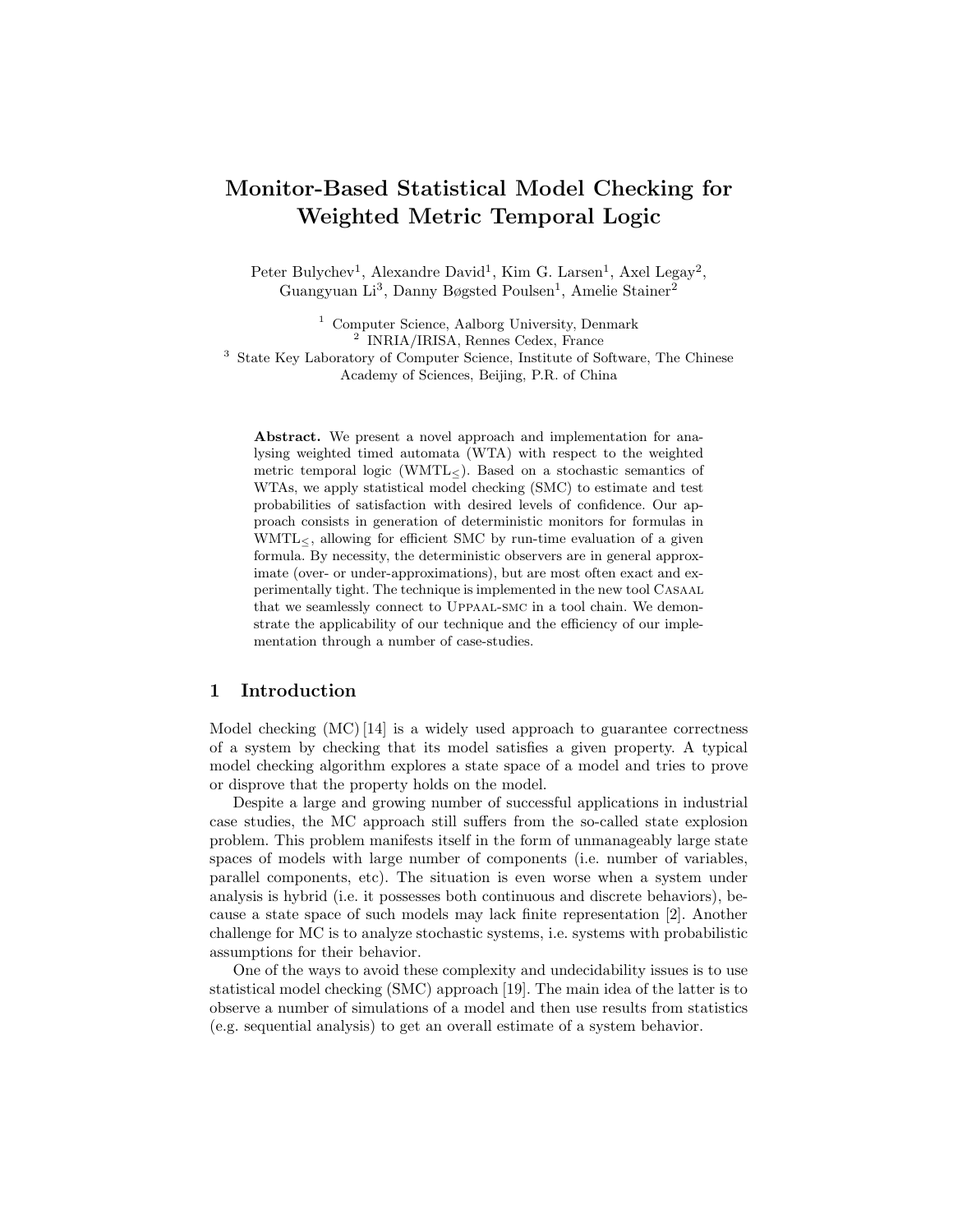In the present paper we consider a problem of computing the probability that a random run of a given weighted timed automaton (WTA) satisfies a given weighted metric temporal logic formula (WMTL≤). Solving this problem is of great practical interest since WTA are as expressive as general linear hybrid automata [2], a formalism which has proved to be very useful for modeling real-world hybrid and real-time systems. Moreover,  $WMTL \lt [7]$  is not only a weighted extension of the well established LTL but can also be seen as an extension of MTL [15] to hybrid systems. However, the model checking problem for WMTL $<$  is known to be undecidable [7], and in our paper we propose an approximate approach that computes a confidence interval for the probability. In most of the cases this confidence interval can be made arbitrary small.



Fig. 1: A model (left) and deterministic monitor (right) for the repair problem

As an example consider a never-ending process of repairing problems [7], whose Weighted Timed Automata model are depicted at Fig. 1 (left). The repair of a problem has a certain cost, captured in the model by the clock  $c^1$ . As soon as a problem occurs (modeled by the transition labeled by action problem) the value of c grows with rate <sup>3</sup>, until actual cheap (rate <sup>2</sup>) or expensive (rate <sup>4</sup>) repair is taking place. Clock x grows with rate <sup>1</sup> (it's default behavior unless other rate is specified). Being a Weighted Timed Automata, this model is equipped with a natural stochastic semantics [10] with a uniform choice on possible discrete transitions and uniformly selected delays in locations.

Now consider that we want to express the property that a path goes from ok back to itself in time less than 10 time units and cost less than 40. This can be formalized by the following  $\text{WMTL}_\leq$  formula:

$$
\mathtt{ok}\, \mathsf{U}^\tau_{\leq 9}(\mathtt{problem} \wedge (\neg \mathtt{ok} \ \vee \mathsf{U}^\tau_{\leq 10}\mathtt{ok}) \wedge (\neg \mathtt{ok}\mathsf{U}^\mathsf{c}_{\leq 40}\mathtt{ok}))
$$

Here, the MITL<sub>≤</sub>-formula  $\varphi_1 \bigcup_{\leq d}^c \varphi_2$  is satisfied by a run if  $\varphi_1$  is satisfied on the run until  $\varphi_2$  is satisfied, and this will happen before the value of the clock c increases with more than d starting from the beginning of the run ( $\tau$  is a special clock that always grows with rate 1).

<sup>1</sup> we will (mis)use the term "clock" from timed automata, though in the setting of WTAs the clocks are really general real-valued variables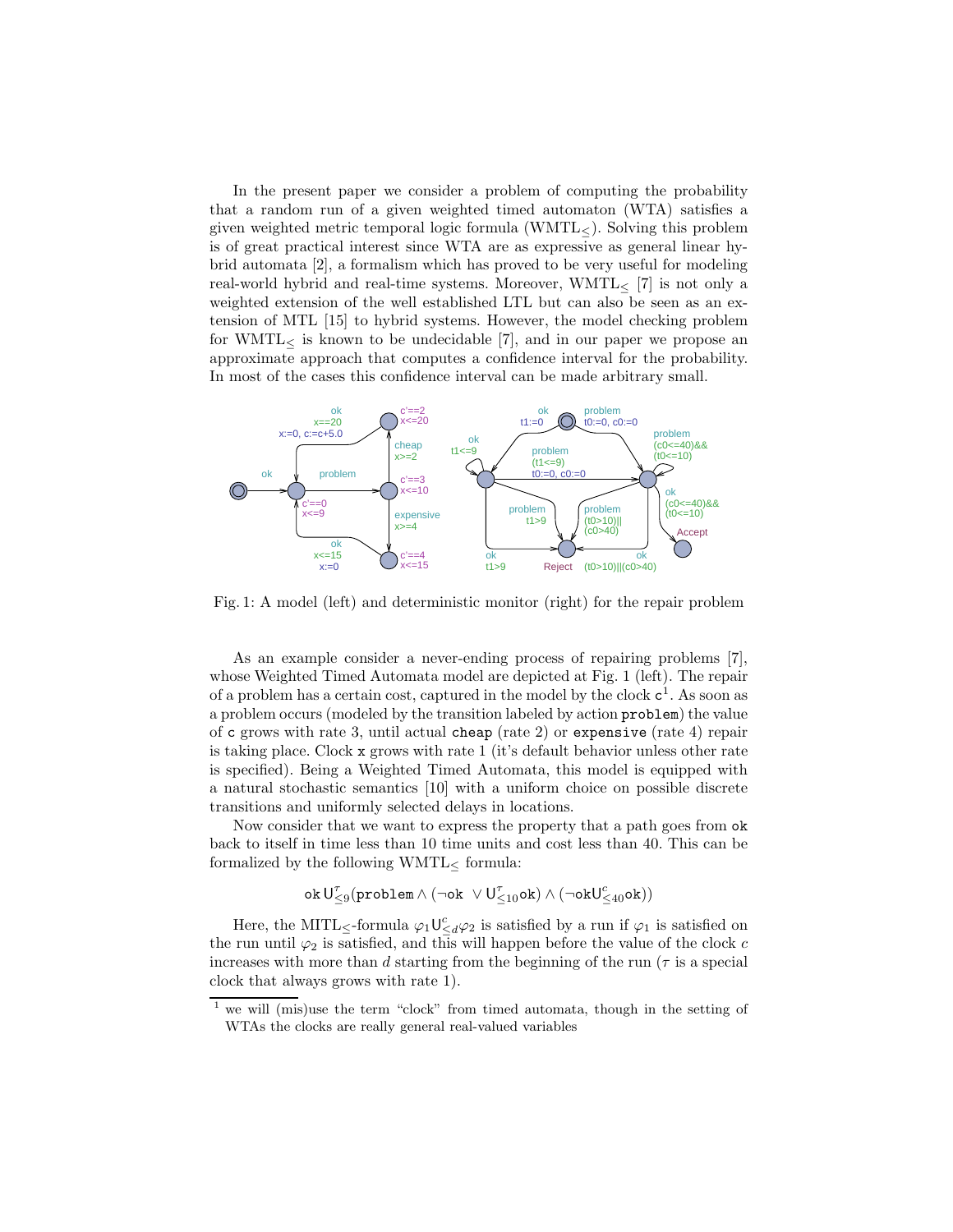In order to estimate the probability that a random run of a model satisfies a given property, our approach will first construct deterministic monitoring weighted timed automata for this property. In fact, it is not always possible to construct an *exact* deterministic observer for a property2, thus our tool can result in deterministic under- and over-approximations. For our example, the tool constructed the exact deterministic monitor presented in Fig. 1 (right). Here rates of a monitoring automaton are defined by the rates of the automaton being monitored, i.e. the rate of c0 is equal to the rate of c.

The constructed monitoring WTA permits the SMC engine of Uppaal to use run-time evaluation of the property in order to efficiently estimate the probability that runs of the models satisfy the given property. In our example the Uppaalsmc returns the 95% confidence interval [0.215, 0.225]. If none of the under- and over-approximation monitors are exact, then we use both of them to compute the confidence interval.

Our contribution is twofold. First, we are the first to extend statistical model checking to the  $WMTL$ < logic. The closest logic that has been studied so far is the strictly less expressive  $\text{MITL}_{\leq}$ , that does not allow to use energy clocks in the U operator. Second, our monitor-based approach works on-the-fly and can terminate a simulation as soon as it may conclude that a formula will be satisfied (or violated) by the simulation. Other statistical model checking algorithms that deal with linear-time properties (cf. [1,18,19,20]) require a posterior (and expensive) check after a complete simulation of a fixed duration has been generated.

## **2 Weighted Timed Automata & Metric Temporal Logic**

In this section we describe weighted timed automata (WTA) and weighted metric temporal logic (WMTL≤) as our modeling and specification formalisms. A notion of monitoring weighted timed automata (MWTA) is used to define automatically constructed (deterministic) observers for  $WMTL$ <sub><br/> properties.</sub>

#### **2.1 Weighted Timed Automata**

Let C be a set of clocks. A clock bound over C has the form  $c \sim n$  where  $c \in C$ ,  $\sim \in \{<,\leq, \geq, >\}.$  We denote the set of all possible clock bounds over C by  $\mathcal{B}(C)$ . A valuation over C is a function  $v: C \to \mathbb{R}_{\geq 0}$ , and a rate vector is a function  $r: C \to \mathbb{Q}$ . We let  $\mathcal{V}(C)$  ( $\mathcal{R}(C)$ , respectively) to be all clock valuations (rates) over C.

**Definition 1.** *A* Weighted Timed Automaton<sup>3</sup> *(WTA) over alphabet* A *is a tuple*  $(L, \ell_0, C_i, C_o, E, W, I, R)$  *where:* 

<sup>&</sup>lt;sup>2</sup> For instance,  $\Diamond_{\leq 1}^{\tau}(p \land \Box_{\leq 1}^{\tau}(\neg r) \land \Diamond_{\leq 1}^{\tau}(q))$  is a WMTL<sub>S</sub> property which can not be determinized, as proved in Appendix A

 $^3$  In the classical notion of priced timed automata  $\left[ 6,4\right]$  cost-variables (e.g. clocks where the rate may differ from 1) may not be referenced in guards, invariants or in resets, thus making e.g. optimal reachability decidable. This is in contrast to our notion of WTA, which is as expressive as linear hybrid systems [8].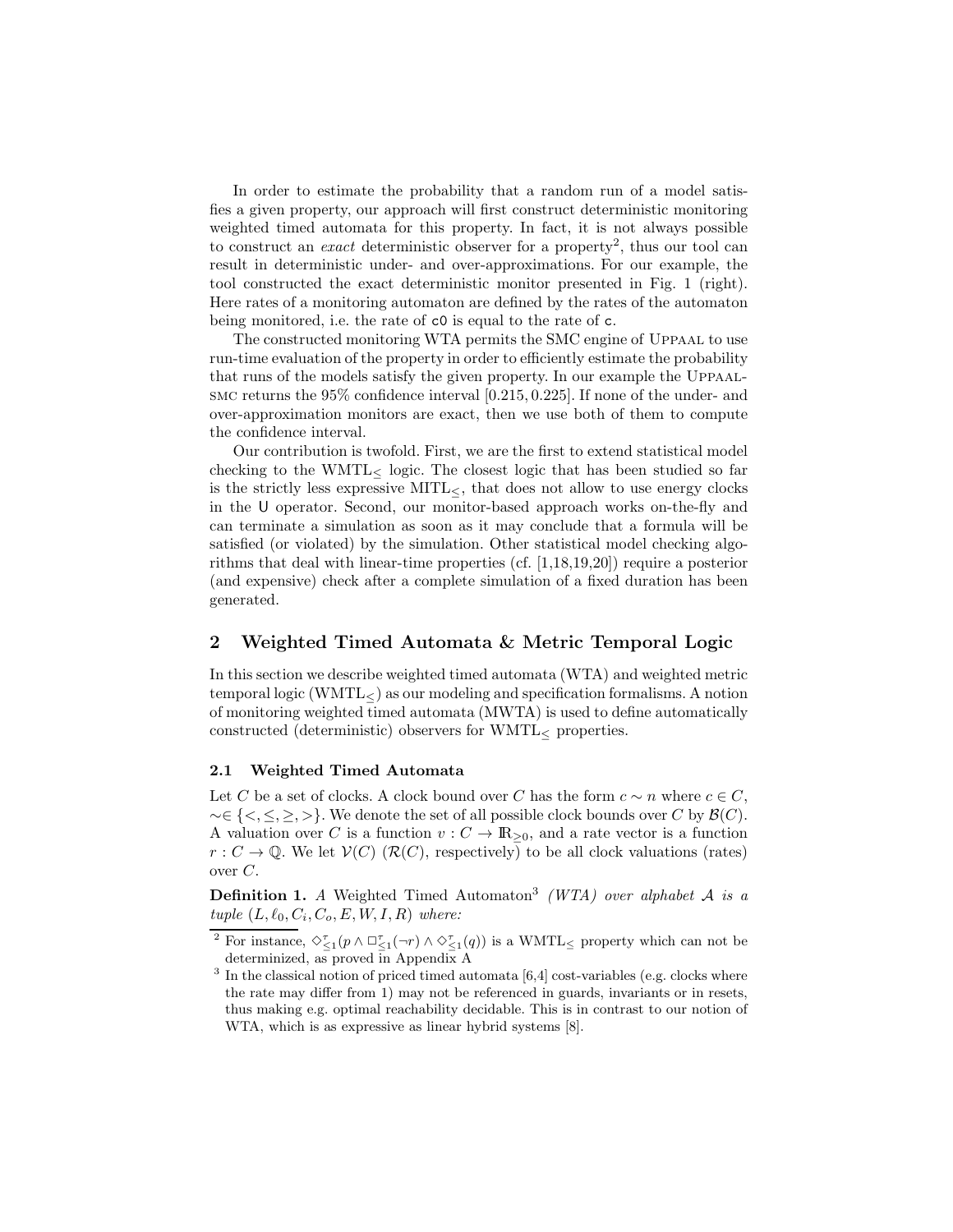- **–** L *is a finite set of locations,*
- $\ell_0 \in L$  *is the initial location,*
- $C_i$  and  $C_o$  are finite set of real-valued variables called internal *clocks* and observable *clocks, respectively,*
- $E \subseteq L \times A \times 2^{\mathcal{B}(C_i \cup \tilde{C_o})} \times 2^{\tilde{C_i}} \times L$  *is a finite set of edges,*
- $W : E → R(C<sub>i</sub> ∪ C<sub>o</sub>)$  *assigns weights to edges, weights of observable clocks should be non-negative (i.e.*  $W(e)(c) \geq 0$  *for any*  $e \in E$  *and*  $c \in C_o$ ),
- $-I: L \to 2^{\mathcal{B}(C_i \cup C_o)}$  assigns an invariant to each location,
- $R : L \to \mathcal{R}(C_i \cup C_o)$  *assigns rates to the clocks in each location, rates of observable clocks should be non-negative.*

If  $\delta \in \mathbb{R}_{\geq 0}$ , then we define  $v + \delta$  to be equal to the valuation v' such, that for all  $c \in C$  we have  $v'(c) = v(c) + \delta$ . If r is a rate vector, then  $v + r \cdot \delta$  is the valuation v' such that for all clocks c in C,  $v'(c) = v(c) + r(c) \cdot \delta$ . The valuation that assigns zero to all clocks is denoted by  $\overline{0}$ . Given  $Y \subseteq C$ ,  $v[Y = 0]$  is the valuation equal to 0 over Y and equal to v over  $C \setminus Y$ . We say, that a valuation v satisfies a clock bound  $b = c \sim n$  (denoted  $v \models b$ ), iff  $v(c) \sim n$ . A valuation satisfies a set of clock bounds if it satisfies all of them or this set is empty. A state  $(l, v)$  of a WTA consists of a location  $l \in L$  and a valuation  $v \in V(C_i \cup C_o)$ . In particular, the initial sate of the WTA is  $(\ell_0, \vec{0})$ . From a state a WTA can either delay for some time  $\delta$  or it can perform a discrete action a, the rules are given below:

$$
- (\ell, v) \xrightarrow{\delta} (\ell, v') \text{ if } v' = v + R(\ell) \cdot \delta \text{ and } v' \models I(\ell).
$$
  
\n
$$
- (\ell, v) \xrightarrow{\alpha} (\ell', v') \text{ if } v \models g \text{ and there exists an edge } e \in E \text{ such that } e = (\ell, g, a, Y, r, \ell'), v' = v[Y = 0] + W(e) \cdot 1 \text{ and } v' \models I(\ell').
$$

An (infinite) weighted word over actions A and clocks C is a sequence  $w =$  $(a_0, v_0)(a_1, v_1)\dots$  of pairs of actions  $a_i \in \mathcal{A}$  and valuations  $v_i \in \mathcal{V}(C)$ . For  $i \geq 0$ , we denote by  $w^i$  the weighted word  $w^i = (a_i, v_i)(a_{i+1}, v_{i+1})\ldots$ 

A WTA  $A = (L, \ell_0, C_i, C_o, E, W, I, R)$  over A generates a weighted word  $w = (a_0, v_0)(a_1, v_1) \dots$  over actions A and *observable* clocks  $C_o$ , iff  $v_0 = \vec{0}$  and there exists a sequence of transitions

$$
(\ell_0, v'_0) \xrightarrow{\delta_0} (\ell_0, v''_0) \xrightarrow{a_0} (\ell_1, v'_1) \xrightarrow{\delta_1} \dots \xrightarrow{a_n} (\ell_{n+1}, v'_{n+1}) \dots,
$$

and for any *i* the valuation  $v_i$  is a projection of  $v'_i$  to  $C_o$ , i.e.  $v_i(c)$  is equal to  $v_i'(c)$  for any observable clock  $c \in C_o$ .

Note, that since *observable* clocks are never reset and grow only with positive rates, the values of observable clocks can not decrease in a word generated by a WTA. In fact, we restrict ourselves to WTAs that generate cost-divergent words (i.e. for any observable clock c and constant  $k \in \mathbb{R}_{\geq 0}$  there is  $v_i$  such, that  $v_i(c)$ )  $k$ ). If we consider that the WTA in Fig. 1(left) has only one observable clock  $c$ , then this WTA can generate a weighted word (ok,  $\{c \mapsto 2.0\}$ ), (problem,  $\{c \mapsto$ 3.1 $\}, \text{(cheap, {c  $\mapsto$  4.2}),...$ 

We let  $\mathcal{L}(A)$  denote the set of all weighted words generated by an WTA A and refer to it as the language of A.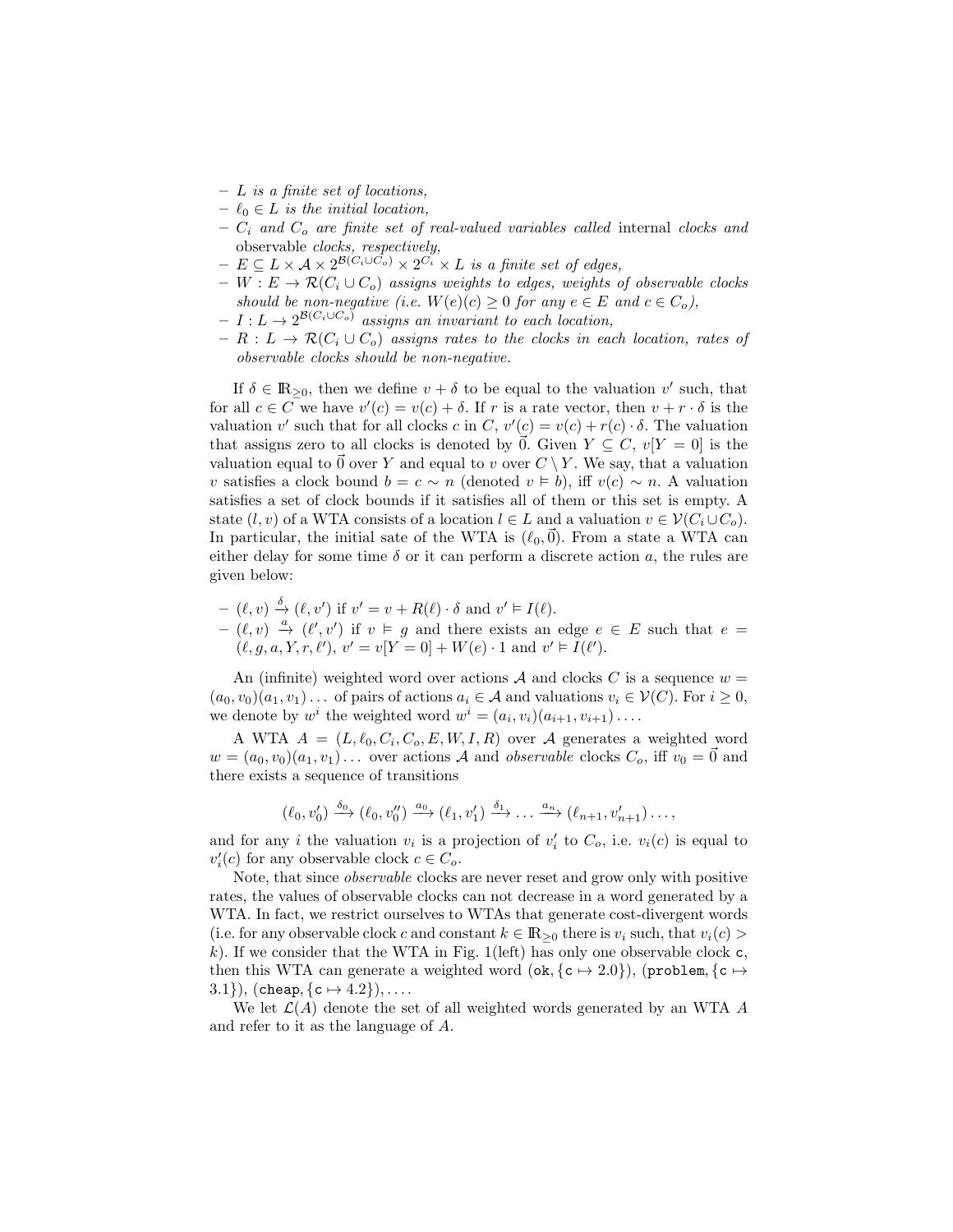A network of Weighted Timed Automata is a parallel composition of several WTA that have disjoint set of clocks and same set of actions  $A$ . The automata are synchronized regarding discrete transitions such that if one automata performs a transition  $\stackrel{a}{\rightarrow}$  all other also must perform an  $\stackrel{a}{\rightarrow}$  transition. The notion of language recognized by WTA is naturally extended to the networks of Weighted Timed Automata.

In [10] we proposed a stochastic semantics for WTA, i.e. a probability measure over the set of accepted weighted words  $\mathcal{L}(A)$ . The non-determinism regarding discrete transitions for a single WTA is resolved using a uniform probabilistic choice among the possible transitions. Non-determinism regarding delays from a state  $(\ell, v)$  of a single WTA is resolved using a density function  $\mu_{(\ell, v)}$  over delays in  $\mathbb{R}_{\geq 0}$  being either a uniform or an exponential distribution depending on whether the invariant of  $\ell$  is empty or not.

The stochastic semantics for networks of WTA is then given in terms of repeated races between the component WTAs of the network: before a discrete transition each WTA chooses a delay according to its delay density function; then the WTA with a smallest delay wins the race and chooses probabilistically the action that the network must perform.

#### **2.2 Monitoring Weighted Timed Automata**

A monitoring weighted timed automaton (MWTA)  $A_M$  is a special kind of WTA used to define allowed behavior of a given WTA A (or a network of WTAs): a weighted word generated by A is fed as input to  $A_M$  for acceptance. For this, the actions of  $A$  and  $A_M$  coincide and there is a correspondence between the monitoring clocks of  $A_M$  and the observable clocks A ensuring that corresponding clocks grow with the same rate.

**Definition 2.** *A* Monitoring Weighted Timed Automaton *(MWTA) over the clocks* C and the actions A is a tuple  $(L, \ell_0, \ell_a, \ell_r, C_M, E, m)$  where:

- **–** L *is a finite set of locations,*
- $\ell_0 \in L$  *is the initial location,*
- $− \ell_a ∈ L$  *and*  $\ell_r ∈ L$  *are the accepting and rejecting locations, correspondingly,*
- **–** C<sup>M</sup> *is a finite set of* local *clocks,*
- $E \subseteq (L \setminus \{l_a, l_r\}) \times \mathcal{A} \times 2^{\mathcal{B}(C_M)} \times 2^{C_M} \times L$  *is a finite set of edges,*
- $m : C_M \to C$  gives the correspondence of local clocks and C.

We assume, that MWTAs are complete, i.e. for any location  $l \in L \setminus \{l_a, l_r\}$ , action  $a \in \mathcal{A}$  and valuation  $v \in \mathcal{V}(C_M)$  there exists an edge  $(l, a, g, Y, l') \in E$ such that  $v \models g$ . An MWTA is called deterministic if not more than one such edge exists.

An MWTA  $A_M = (L, \ell_0, \ell_a, \ell_r, C_M, E, m)$  over clocks C and actions A accepts a weighted word  $(a_0, v_0)(a_1, v_1) \dots$  over the same C and A, iff there exists a finite sequence  $(l_0, v'_0), (l_1, v'_1), \ldots, (l_n, v'_n)$  of states of  $A_M$  such, that:

 $- v'_0(c) = v_0(m(c))$  for any clock  $c \in C_M$ ,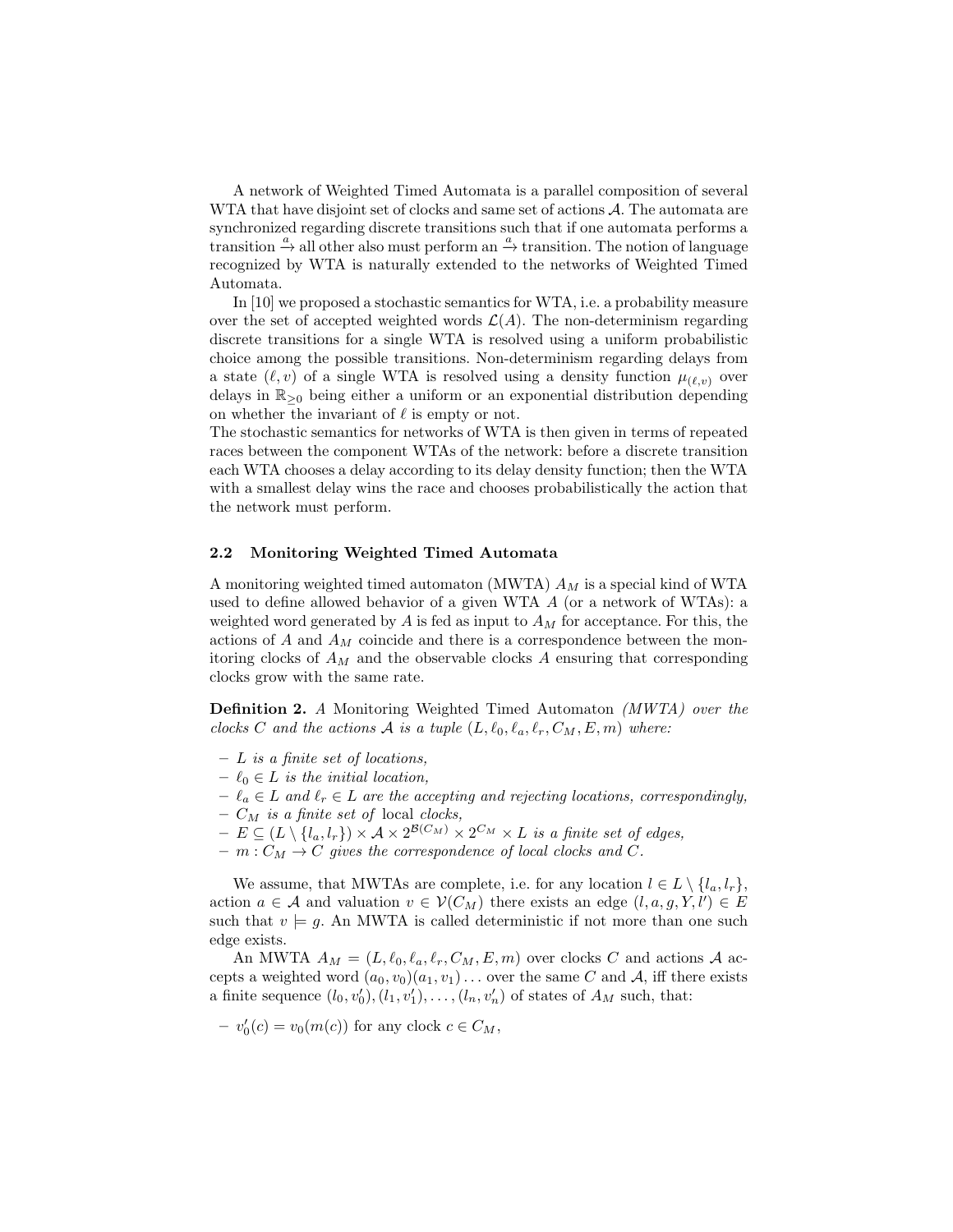- for any *i* there exists an edge  $(l_i, a_i, g_i, Y_i, l_{i+1}) \in E$  such, that:
	- $v'_i \models g_i$  and
	- for every clock  $c \in C_M$ , if  $c \in Y_i$  then  $v'_{i+1}(c) = 0$ , and otherwise  $v'_{i+1}(c) = v'_{i}(c) + (v_{i+1}(m(c)) - v_{i}(m(c))),$
- $-l_n = l_a$  is the accepting location of A.

Thus, after reading an element of an input weighted word, a *local* clock c the MWTA either reset, or it grows with the same rate as the corresponding clock  $m(c)$  in the input word.

#### **2.3 Weighted Metric Temporal logic WMTL***<sup>≤</sup>*

**Definition 3.** [7] A WMTL< formula  $\varphi$  over atomic propositions P and clocks C *is defined by the grammar*

$$
\varphi ::= p \, | \, \neg \varphi \, | \, \varphi_1 \wedge \varphi_2 \, | \, O \varphi \, | \, \varphi_1 \mathsf{U}^c_{\leq d} \varphi_2
$$

*where*  $p \in P$ *,*  $d \in \mathbb{N}$ *, and*  $c \in C$ *.* 

Let *false* be an abbreviation for  $(p \land \neg p)$ , and *true* be an abbreviation for  $\neg false$ . The other commonly used operators in WMTL $\lt$  can be defined by the following abbreviations:  $(\varphi_1 \lor \varphi_2) = \neg(\neg \varphi_1 \land \neg \varphi_2), (\varphi_1 \to \varphi_2) = (\neg \varphi_1) \lor \varphi_2$ ,  $\Diamond^c_{\leq d} \varphi = true \mathsf{U}^c_{\leq d} \varphi$ ,  $\Box^c_{\leq d} \varphi = \neg \Diamond^c_{\leq d} \neg \varphi$ , and  $\varphi_1 \mathsf{R}^c_{\leq d} \varphi_2 = \neg (\neg \varphi_1 \mathsf{U}^c_{\leq d} \neg \varphi_2)$ , where R is the "release" operator. We also assume, that there always exists a special clock  $\tau \in C$  (that grows with a rate 1 in an automaton being monitored).

Assuming that P are atomic propositions over actions  $A$ , WMTL $<$  formulas are interpreted over weighted words. For a given weighted word  $w =$  $(a_0, v_0)(a_1, v_1)(a_2, v_2) \dots$  over A and C and WMTL<sub><</sub> formula  $\varphi$  over P and C, the satisfaction relation  $w^i \models \varphi$  is defined inductively:

- 1.  $w^i \models p$  iff  $a_i \models p$
- 2.  $w^i \models \neg \varphi$  iff  $w^i \nvDash \varphi$
- 3.  $w^i \models O\varphi$  iff  $w^{i+1} \models \varphi$
- 4.  $w^i \models \varphi_1 \land \varphi_2$  iff  $w^i \models \varphi_1$  and  $w^i \models \varphi_2$
- 5.  $w^i \models \varphi_1 \mathsf{U}^c_{\leq d} \varphi_2$  iff there exists j such that  $j \geq i$ ,  $w^j \models \varphi_2$ ,  $v_j(c) v_i(c) \leq d$ , and  $w^k \models \varphi_1$  for all k with  $i \leq k < j$ .

We say, that a weighted word w satisfies  $\varphi$ , iff  $w^0 \models \varphi$ , and denote by  $\mathcal{L}(\varphi)$ the set of all weighted words that are satisfied by  $\varphi$ .  $\varphi_1$  and  $\varphi_2$  are equivalent if they are satisfied by the same weighted words, in which case we write  $\varphi_1 \equiv \varphi_2$ .

Given the stochastic semantics of a WTA A, and semantics of WMTL $<$ formula  $\varphi$ , we can define  $Pr[A \models \varphi]$  to be the probability that a random run of A satisfies  $\varphi$ . This probability is well-defined because  $\mathcal{L}(A) \cap \mathcal{L}(\varphi)$  is a countable union and intersection of measurable sets and thus it is measurable itself.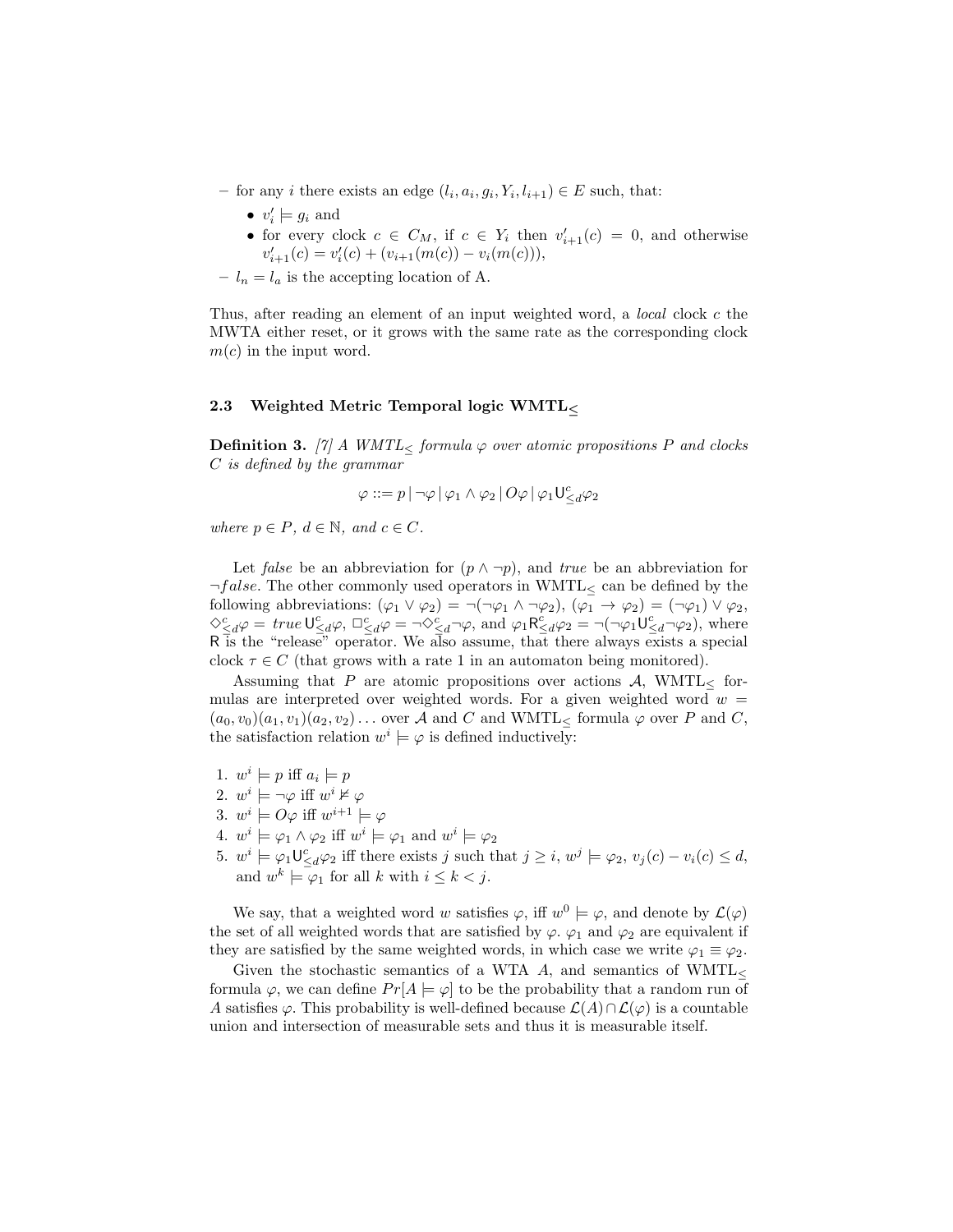#### **3 From Formulas to Monitors**

In this section we present a novel procedure for translating  $WMTL<sub>≤</sub>$  formulas into equivalent MWTA monitors, providing an essential and efficient component of our tool-chain. However, to enable monitor-based, statistical model checking it is essentially that the generated MWTA is deterministic. Unfortunately, this might not always be possible as there are  $\text{WMTL}$  formulas for which no equivalent deterministic MWTA exist<sup>4</sup>. As a remedy, we describe how basic syntactic transformations prior to translation allow us to obtain deterministic over- and under-approximating MWTAs for any given formula  $\varphi$ . In Section 5, we shall see that these approximations are tight and often exact.

#### **3.1 Closures & Extended Formulas**

In this section, we assume that  $\varphi$  is WMTL $\lt$  formula over propositions P and (observable) clocks C and has been transformed into negative normal form (NNF), i.e. an equivalent formula in which negations are applied to the atomic propositions only. We use  $\text{Sub}(\varphi)$  to denote all the sub-formulas of  $\varphi$ .

In order to further expand  $\varphi$  into a disjunctive normal form, we introduce for each  $\phi_1 \mathsf{U}^c_{\leq d} \phi_2 \in \text{Sub}(\varphi)$  and each  $\phi_1 \mathsf{R}^c_{\leq d} \phi_2 \in \text{Sub}(\varphi)$ , one local clock x and two timing constraints  $x \leq d$  and  $x > d$  to express some timing information related to  $\phi_1 \mathsf{U}^c_{\leq d} \phi_2$  and  $\phi_1 \mathsf{R}^c_{\leq d} \phi_2$ . Also, we introduce auxiliary formulas  $\phi_1 \mathsf{U}^c_{\leq d-x} \phi_2$  and  $\phi_1 \overline{\mathsf{R}_{\leq d-x}^c} \phi_2$  to express some requirements that should be satisfied in the future when we try to guarantee  $\phi_1 \mathsf{U}^c_{\leq d} \phi_2 \in \text{Sub}(\varphi)$  or  $\phi_1 \mathsf{R}^c_{\leq d} \phi_2 \in \text{Sub}(\varphi)$  is true in the current state.

We define  $X_{\varphi} = \{x_{\phi_1 \cup_{\leq d}^c \phi_2} | \phi_1 \cup_{\leq d}^c \phi_2 \in \text{Sub}(\varphi)\} \cup \{x_{\phi_1 \mathsf{R}_{\leq d}^c \phi_2} | \phi_1 \mathsf{R}_{\leq d}^c \phi_2 \in \mathcal{A}\}$  $\mathrm{Sub}(\varphi)\}$  to be the set of all local clocks for  $\varphi$ , where  $x_{\phi_1\cup_{\leq d}^c\phi_2}$  is the clock assigned to  $\phi_1 \mathsf{U}^c_{\leq d} \phi_2$  and  $x_{\phi_1 \mathsf{R}^c_{\leq d} \phi_2}$  is the local clock assigned to  $\phi_1 \mathsf{R}^c_{\leq d} \phi_2$ . We call  $x_{\phi_1 \mathsf{U}^c_{\leq d} \phi_2}$ a local clock of  $\mathsf{U}_{\leq}$ -type, and  $x_{\phi_1 \mathsf{R}_{\leq d}^c \phi_2}$  a local clock of  $\mathsf{R}_{\leq}$ -type. The mapping m from local clocks  $X_{\varphi}$  to observable clocks C is defined by  $m(x_{\phi_1 \mathsf{U}^c_{\leq d} \phi_2}) = c$ and  $m(x_{\phi_1 \mathsf{R}_{\leq d}^c \phi_2}) = c$ . The closure of  $\varphi$ , write as  $\mathrm{CL}(\varphi)$ , is now defined by the following rules:

- 1.  $true \in CL(\varphi), Sub(\varphi) \subseteq CL(\varphi)$
- 2. If  $\phi_1 \cup_{\leq d}^c \phi_2 \in \text{Sub}(\varphi)$  and x is the local clock assigned to  $\phi_1 \cup_{\leq d}^c \phi_2$ , then  $x \leq d, \overline{x} > d, \phi_1 \cup_{\leq d-x}^c \phi_2 \in CL(\varphi)$
- 3. If  $\phi_1 \mathsf{R}^c_{\leq d} \phi_2 \in \text{Sub}(\varphi)$  and x is the local clock assigned to  $\phi_1 \mathsf{R}^c_{\leq d} \phi_2$ , then  $x \leq d, \overline{x} > d, \phi_1 \mathsf{R}_{\leq d-x}^c \phi_2 \in \mathrm{CL}(\varphi)$
- 4. If  $\Phi_1, \Phi_2 \in CL(\varphi)$ , then  $\Phi_1 \wedge \Phi_2, \Phi_1 \vee \Phi_2 \in CL(\varphi)$

Obviously,  $CL(\varphi)$  has only finitely many different non-equivalent formulas.

For a local clock x, we use  $rst(x)$  to represent that x will be reset at current step and  $\text{unch}(x)$  to represent that x will not be reset at current step. The set of extended formulas for  $\varphi$ , write as  $\text{Ext}(\varphi)$ , is now defined by the following rules:

<sup>&</sup>lt;sup>4</sup> As proved in Appendix A,  $\diamondsuit_{\leq 1}^{\tau}(p \wedge \Box_{\leq 1}^{\tau}(\neg r) \wedge \diamondsuit_{\leq 1}^{\tau}(q))$  is an example of a formula not equivalent to any deterministic MWTA.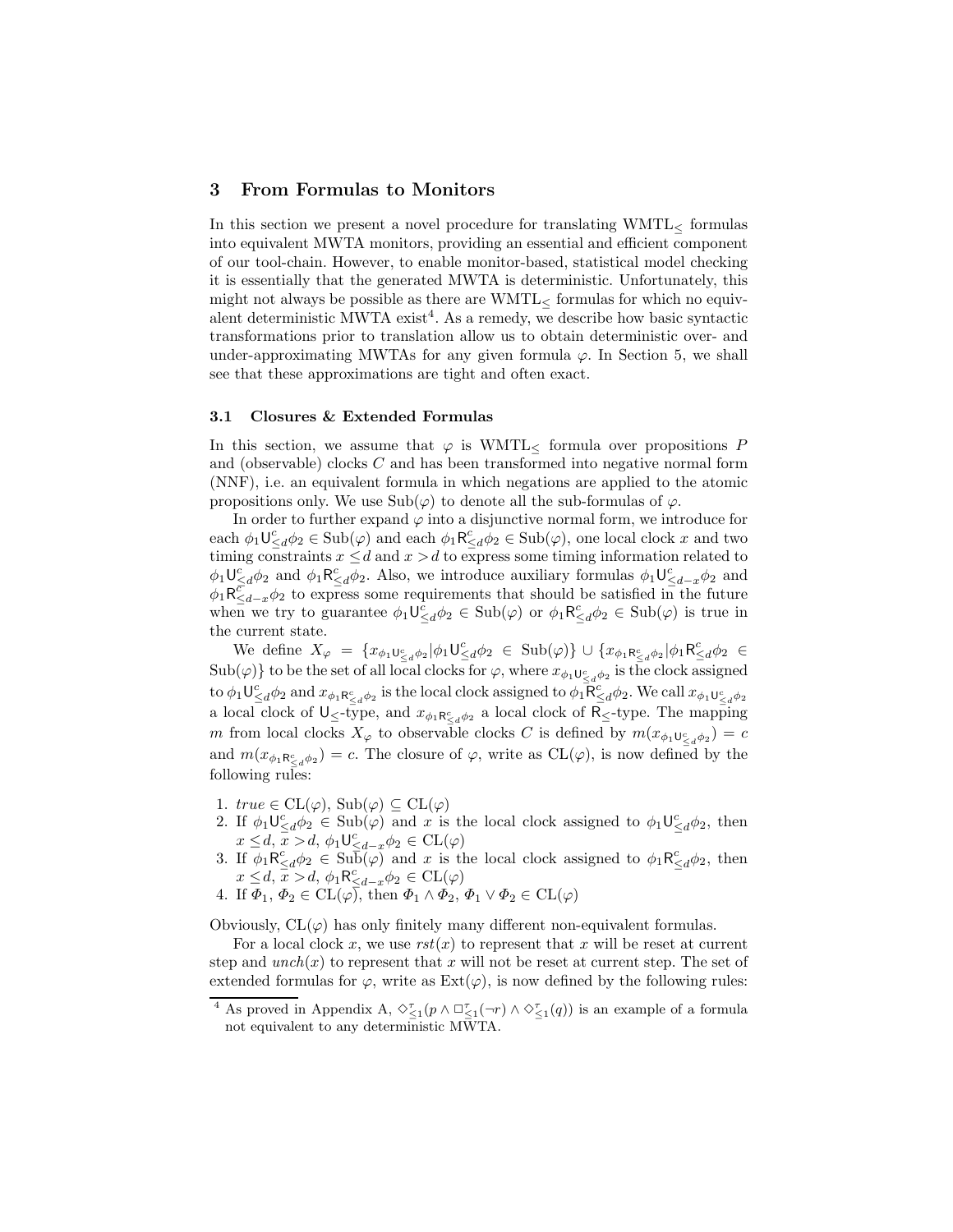- 1. If  $\Phi \in CL(\varphi)$ , then  $\Phi$ ,  $\Theta \Phi \in Ext(\varphi)$
- 2. If  $x \in X_{\varphi}$  is a local clock of  $\bigcup_{\leq x}$ -type, then unch $(x) \in \text{Ext}(\varphi)$
- 3. If  $x \in X_{\varphi}$  is a local clock of R<sub>≤</sub>-type, then  $\mathrm{rst}(x) \in \mathrm{Ext}(\varphi)$
- 4. If  $\Phi_1, \Phi_2 \in \text{Ext}(\varphi)$ , then  $\Phi_1 \wedge \Phi_2, \Phi_1 \vee \Phi_2 \in \text{Ext}(\varphi)$

Extended formulas can be interpreted using extended weighted words. An *extended weighted word*  $\omega = (a_0, v_0, v_0)(a_1, v_1, v_1)(a_2, v_2, v_2) \dots$  is a sequence where  $w = (a_0, v_0)(a_1, v_1)(a_2, v_2) \dots$  is a weighted word over  $2^P$  and C, and for every  $i \in \mathbb{N}$ ,  $\nu_i$  is a clock valuation over  $X_{\varphi}$  such that for all  $x \in X_{\varphi}$ , either  $\nu_{i+1}(x) = v_{i+1}(m(x)) - v_i(m(x))$  or  $\nu_{i+1}(x) = \nu_i(x) + v_{i+1}(m(x)) - v_i(m(x)).$ 

The semantics for extended formulas is naturally induced by the semantics of  $WMTL$  formulas:

**Definition 4.** Let  $\omega = (a_0, v_0, \nu_0)(a_1, v_1, \nu_1)(a_2, v_2, \nu_2) \dots$  be an extended weigh*ted word and*  $\Phi \in \text{Ext}(\varphi)$ . The satisfaction relation  $\omega^i \models_e \Phi$  *is inductively defined as follows:*

*1.*  $\omega^i$   $\models$ <sub>*e*</sub>  $x \sim d$  *iff*  $\nu_i(x) \sim d$ 2.  $\omega^i \models_{e} \text{rst}(x) \text{ iff } \nu_{i+1}(x) = \nu_{i+1}(m(x)) - \nu_{i}(m(x))$ *3.*  $\omega^{i} \models_{e} \text{unch}(x) \text{ iff } \nu_{i+1}(x) = \nu_{i}(x) + \nu_{i+1}(m(x)) - \nu_{i}(m(x))$ *4.*  $\omega^i \models_e \phi \text{ iff } w^i \models \phi, \text{ if } \phi \in Sub(\varphi)$ *5.*  $\omega^{i} \models_{e} \varphi_{1} \mathsf{U}^{c}_{\leq d-x} \varphi_{2}$  *iff there exists* j *such that*  $j \geq i$ ,  $\omega^{j} \models \varphi_{2}, v_{j}(c) - v_{i}(c) \leq$  $d - \nu_i(x)$ , and  $w^k \models \varphi_1$  for all k with  $i \leq k < j$ 6.  $\omega^i \models_e \varphi_1 \mathsf{R}_{\leq d-x}^c \varphi_2$  *iff for all*  $j \geq i$  *such that*  $v_j(c) - v_i(c) \leq d - v_i(x)$ *, either*  $w^j \models \varphi_2$  *or there exists* k *with*  $i \leq k < j$  *and*  $w^k \models \varphi_1$ *7.*  $\omega^i \models_e \Phi_1 \land \Phi_2$  *iff*  $\omega^i \models_e \Phi_1$  *and*  $\omega^i \models_e \Phi_2$ *8.*  $\omega^i \models_e \Phi_1 \lor \Phi_2$  *iff*  $\omega^i \models_e \Phi_1$  *or*  $\omega^i \models_e \Phi_2$ *9.*  $\omega^i \models_e O\Phi$  *iff*  $\omega^{i+1} \models_e \Phi$ 

 $\omega^i$  *is a* model *of*  $\Phi$  *if*  $\omega^i \models_e \Phi$  *and two extended WMTL*<*formulas are said* equivalent *if they have exactly the same models.*

#### **3.2 Constructing Non-deterministic Monitors**

As in the construction of Büchi automata from LTL formulas, we will break a formula into a disjunction of several conjunctions [9]. Each of the disjuncts corresponds to a transition of a resulting observer automaton and specifies the requirements to be satisfied in the current and in the next states. In the rest of this section, we use  $rst({x_1, x_2,...,x_n})$  and  $unch({y_1, y_2,..., y_n})$  to denote the formula of  $rst(x_1) \wedge rst(x_2) \wedge ... \wedge rst(x_n)$  and the formula of  $unch(y_1) \wedge ...$ unch(y<sub>2</sub>)∧...∧unch(y<sub>n</sub>) respectively. A *basic conjunction* is an extended formula of the form:

$$
\alpha \wedge g \wedge \text{rst}(X) \wedge \text{unch}(Y) \wedge O(\Psi),
$$

where  $\alpha$  is a conjunction of literals (a literal is a proposition or its negation), q is a conjunction of clock constraints,  $X$  is a set of local clocks with  $R$ <-type,  $Y$  is a set of local clocks with U<sub><</sub>-type, and  $\Psi$  is a formula in  $CL(\varphi)$ .  $\alpha \wedge g \wedge rst(X) \wedge unch(Y)$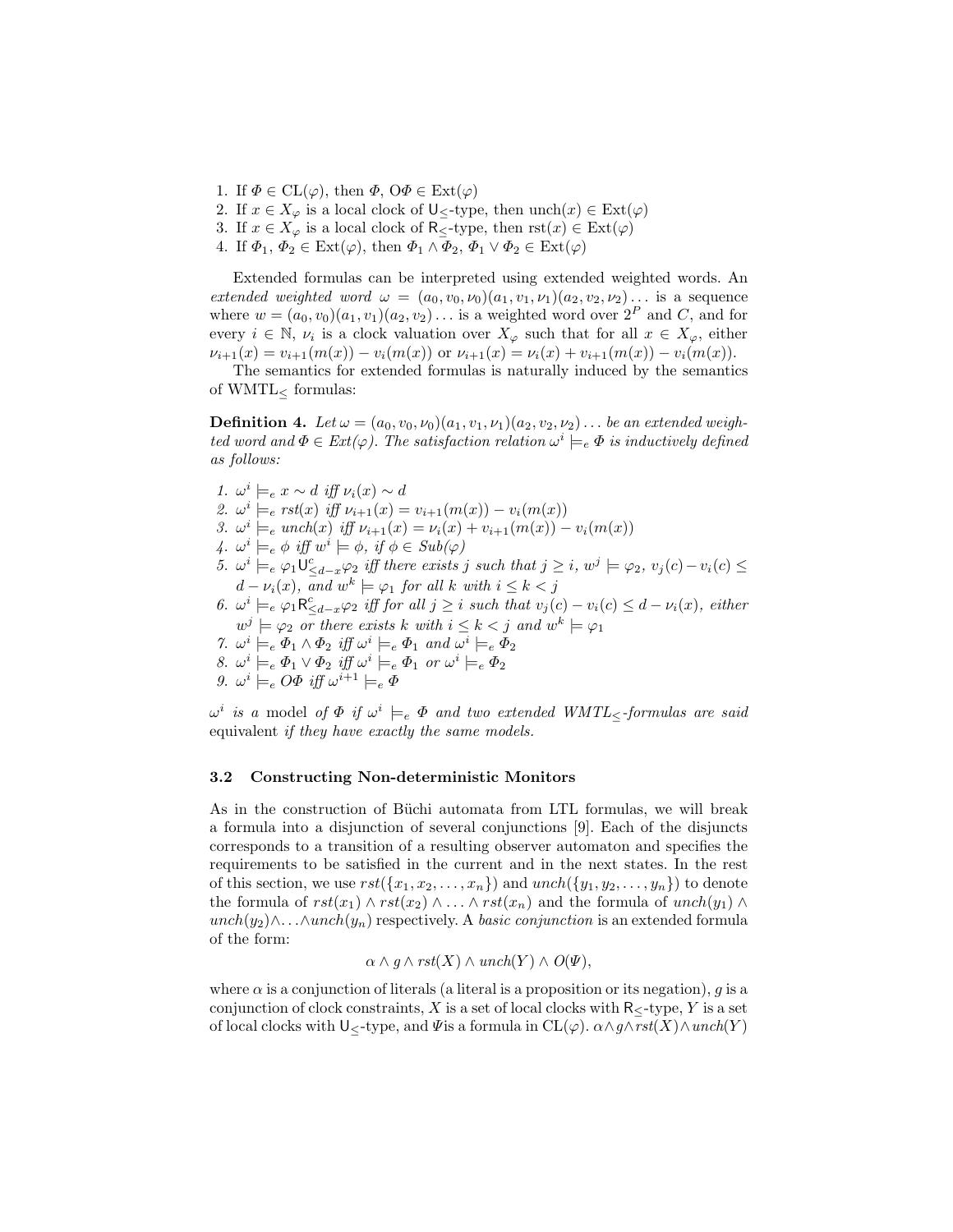specifies the requirements to be satisfied in the current state and  $\Psi$  specifies the requirements in the next-state. The next Lemma 1 and main Theorem 1 provides the construction of a monitor from a formula. A full proof is given in Appendix D.

**Lemma 1.** *Each formula in*  $CL(\varphi)$  *can be transformed into a disjunction of several basic conjunctions by using the following rules and Boolean equivalences.*

- 1.  $f \cup_{\leq d}^c g = g \vee (f \wedge O((x \leq d) \wedge (f \cup_{\leq d-x}^c g)))$ , where x is the clock assigned to  $f \bigcup_{\leq d}^{\overline{c}} g$
- 2.  $f \cup \overline{\xi}_{d-x} g = g \vee (f \wedge \text{unch}(x) \wedge O((x \le d) \wedge (f \cup \underline{\xi}_{d-x} g)))$
- 3.  $\int f \overline{R}_{\leq d}^c g = g \wedge (f \vee (rst(x) \wedge O(((x \leq d) \wedge (f R_{\leq d-x}^c g)) \vee (x > d))))$ , where x *is the clock assigned to*  $f R_{\le d}^c g$
- *4.*  $f R_{\leq d-x} g = g \wedge (f \vee O(((x \leq d) \wedge (f R_{\leq d-x} g)) \vee (x > d)))$
- *5.*  $(Of) ∧ (Og) = O(f ∧ g)$
- *6.* (*Of*) ∨ (*Og*) =  $O(f \vee g)$

**Theorem 1.** *Let*  $\varphi$  *be a WMTL*<*-formula over the propositions* P *and the clocks* C and is in NNF. Let the MWTA  $A_{\varphi} = (L, \ell_0, \ell_a, C_M, E, m)$  over the clocks C and the actions  $A = 2^P$  be defined as follows:

- $\{-L = {\{\phi\}} \mid \phi \in CL(\varphi) \}$  *is a finite set of locations, and*  $\ell_0 = {\varphi}$  *is the initial location;*
- $-\ell_a = \{true\}$  *is the accepting location;*
- $-C_M = X_\varphi$  *is the set of all local clocks for*  $\varphi$ *;*
- **–** ({f1}, a, g, λ, {f2}) ∈ E *iff* α ∧ *g* ∧ *rst*(X) ∧ *unch*(Y ) ∧ *O*(f2) *is a basic conjunction of*  $f_1$  *and that a satisfies*  $\alpha$ *, and for each*  $x \in X_\varphi$  *of*  $\bigcup_{z \in f} f(y) = \alpha$ *iff*  $x \notin Y$ *, and for each*  $x \in X_{\varphi}$  *of*  $R_{\leq Y}$  *type,*  $x \in \lambda$  *iff*  $x \in X$ *;*
- $-$  *m is defined by*  $m(x_{\phi_1}v_{\leq d} \phi_2) = c$  *and*  $m(x_{\phi_1}R_{\leq d} \phi_2) = c$ *.*

*Then*  $L(\varphi) = L(A_{\varphi})$ *.* 

*Example 1.* Fig.2a is a MWTA obtained with our approach for  $f = (\Diamond_{\leq 1}^x p) \vee$  $(\Box_{\leq 2}^c q) = (true \cup_{\leq 1}^x p) \vee (false \mathsf{R}_{\leq 2}^c q).$ 

#### **3.3 Constructing Deterministic Monitors**

The construction of the section 3.2 might produce non-deterministic automata. In fact, as stated earlier, there exist  $WMTL<$  formulas for which no equivalent deterministic MWTA. To get deterministic MWTA for WMTL<-formulas, we further translate formulas in disjunctive into the following *deterministic* form by repeated use of the logical equivalence  $p \Leftrightarrow (p \wedge q) \vee (p \wedge \neg q)$ .

$$
F = \bigvee_{i=1}^{n} (\alpha_i \wedge g_i \wedge \bigvee_{k=1}^{i_k} (rst(X_{ik}) \wedge unch(Y_{ik}) \wedge O(\Psi_{ik})))
$$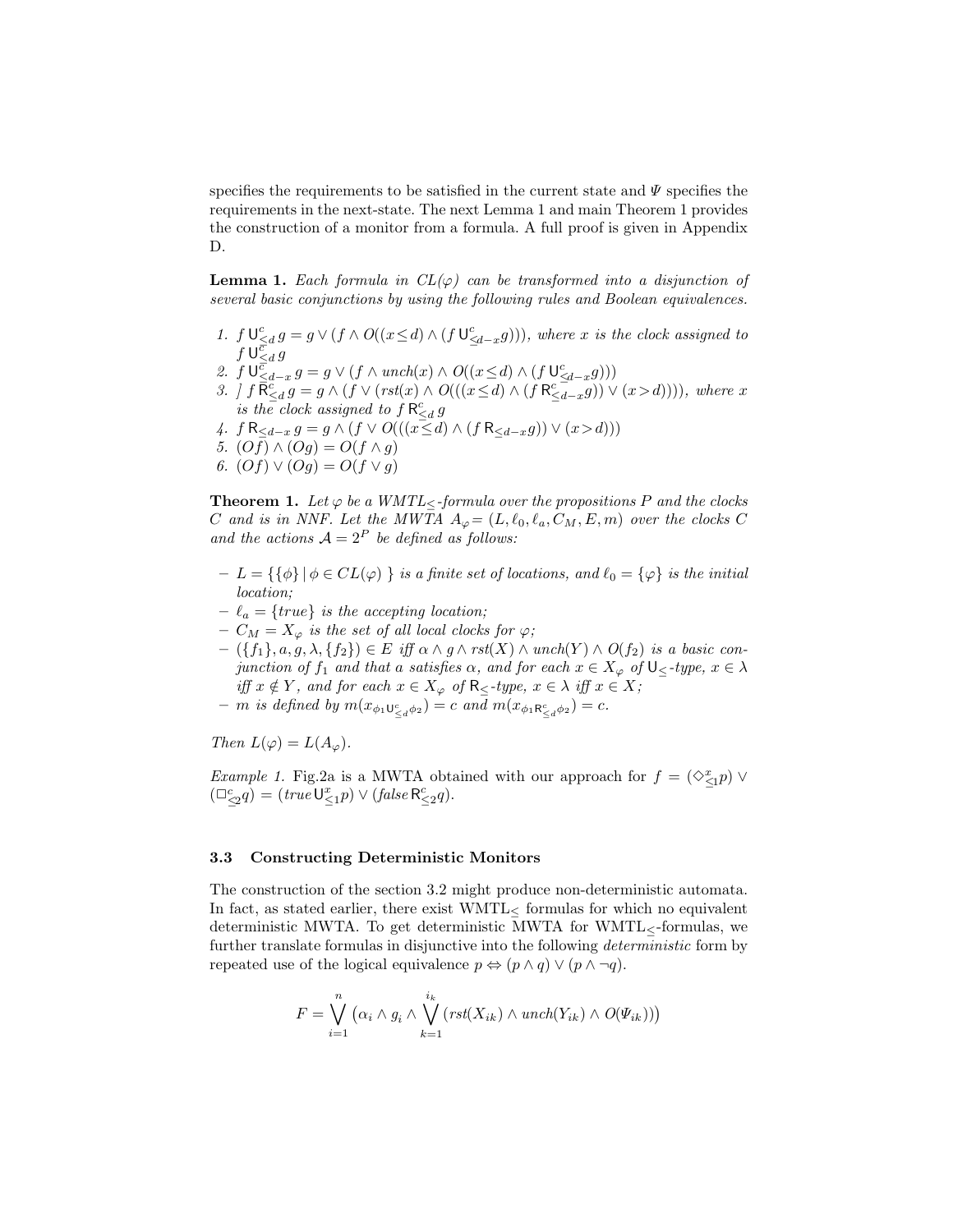

(a) Non-deterministic monitor (b) Deterministic under-approximation monitor

Fig. 2: Monitoring WTA for  $f \equiv (\diamond \leq p) \vee (\square \leq q)$ , with  $f1 \equiv (x0 \le 1) \wedge (true \cup_{\le 1-x0}^x p)$  and  $\bar{f2} \equiv ((c0 \le 2) \wedge (false \mathsf{R}_{\le 2-y0}^y q)) \vee (y0 > 2).$ 

where  $X_{ik} \subseteq X_{\varphi}$  is a set of local clocks of type  $\mathsf{R}_{\leq}$  and  $Y_{ik} \subseteq X_{\varphi}$  is a set of local clocks of type  $\mathsf{U}_{\leq}$ , and for all  $i \neq j$ :  $\alpha_i \wedge g_i \wedge \alpha_j \wedge g_j$  is *false*.

Using the facts that *O* distributes over  $\vee$ , and  $rst(X)$  and  $unch(X)$  are monotonic in X, the following formulas are obviously strengthened  $(F^u)$  respectively weakened  $(F^o)$  versions of F:

$$
F^{u} = \bigvee_{i=1}^{n} (\alpha_{i} \wedge g_{i} \wedge \text{rst}(\bigcup_{k=1}^{i_{k}} X_{ik}) \wedge \text{unch}(\bigcup_{k=1}^{i_{k}} Y_{ik}) \wedge O(\bigvee_{k=1}^{i_{k}} \Psi_{ik}))
$$
  

$$
F^{o} = \bigvee_{i=1}^{n} (\alpha_{i} \wedge g_{i} \wedge \text{rst}(\bigcap_{k=1}^{i_{k}} X_{ik}) \wedge \text{unch}(\bigcap_{k=1}^{i_{k}} Y_{ik}) \wedge O(\bigvee_{k=1}^{i_{k}} \Psi_{ik}))
$$

Interestingly, by simply applying the construction of Theorem 1 to  $F^u$  ( $F^o$ ) we immediately obtain a deterministic under-approximating (over-approximating) MWTA  $A^u_\varphi$   $(A^o_\varphi)$  for  $\varphi$ .

*Example 2.* (continued) Fig.2b is the under-approximation deterministic MWTA for  $f = (\Diamond_{\leq 1}^x p) \vee (\Box_{\leq 2}^c q)$ .

## **4 The Tool Chain**

Figure 3 provides an architectural view of our tool chain. The tool chain takes as input an MITL $<$  formula  $\varphi$ , a WTA model M, as well as statistical parameters  $\epsilon, \alpha$  for controlling precision and confidence level. As a result a confidence interval for the probability  $Pr[M \models \varphi]$  with the desired precision and confidence level is returned.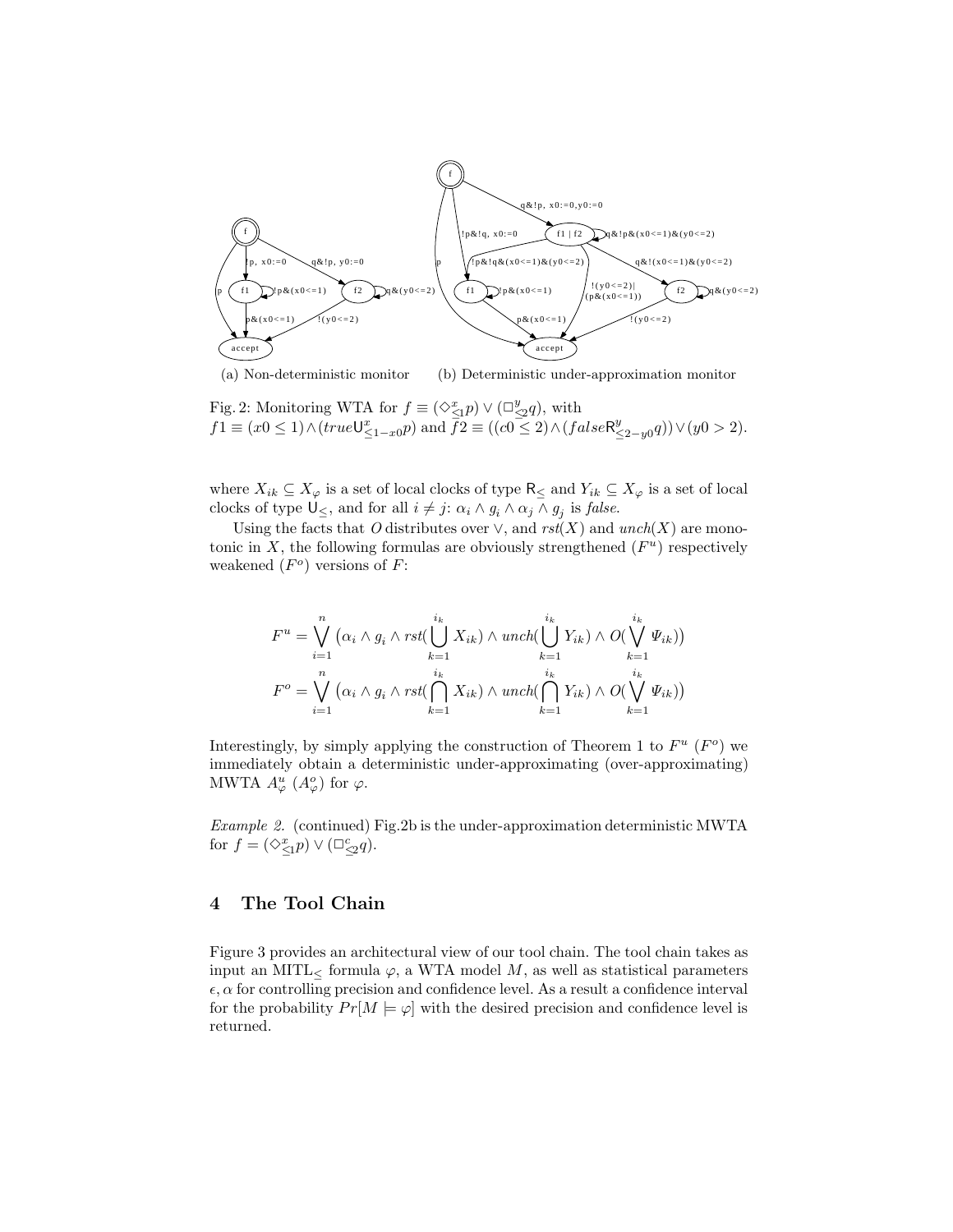

Fig. 3: Tool chain architecture

**Casaal** The tool chain includes the new tool component Casaal for generating monitors. The tool is implemented in  $C++$  and is build on top of the Spot<sup>5</sup> opensource library for LTL to Büchi automata translation. We also use Buddy<sup>6</sup> BDD package to handle operations over Boolean formulas. Given a MITL $<$  formula  $\varphi$ , CASAAL may construct an exact monitoring WTA  $A_{\varphi}$ , as well as two – possibly approximating – monitoring WTAs,  $A^u_\varphi$  and  $A^o_\varphi$ . Table 1 demonstrates some experimental results for CASAAL. The formulas were also used in [13] and for comparison we list their results as well. More experimental results are given in Appendix C.

| formula                                                                                  | automaton states transtime(s) |    |     |      |
|------------------------------------------------------------------------------------------|-------------------------------|----|-----|------|
|                                                                                          | nondet                        | 5  | 14  | 0.02 |
| $pU_{\leq 1}^{\tau}(qU_{\leq 1}^{\tau}(R_{\leq 1}^{\tau}s))$                             | under                         | 9  | 58  | 0.02 |
|                                                                                          | over                          | 9  | 56  | 0.04 |
|                                                                                          | Geilen                        | 14 | 30  |      |
|                                                                                          | nondet                        | 7  | 19  | 0.01 |
|                                                                                          | under                         | 9  | 32  | 0.01 |
| $(p \rightarrow \diamond \zeta_5 q) \mathsf{U}^{\tau}_{\leq 100} \square \zeta_5 \neg p$ | over                          | 9  | 32  | 0.01 |
|                                                                                          | Geilen                        | 21 | 64  |      |
|                                                                                          | nondet                        | 17 | 121 | 0.02 |
| $(((pU_{\leq 4}^{\tau}q)U_{\leq 3}^{\tau}r)U_{\leq 2}^{\tau}s)U_{\leq 1}^{\tau}t)$       | under                         | 17 | 121 | 0.03 |
|                                                                                          | over                          | 17 | 121 | 0.03 |
|                                                                                          | Geilen                        | 60 | 271 |      |

Table 1: Experimental results for  $\text{WMTL}_{\leq}$  formulas.

**Uppaal-smc** [10,11] is a tool that allows to estimate and test  $Pr[M \models \phi]$ , i.e. the probability that a random run of a given WTA model  $M$  satisfies  $\phi$ , where  $\phi$  is a WMTL $\leq$  formula restricted to the form  $\Diamond^c_{\leq d} \psi$  and  $\psi$  is a state predicate. Estimation is performed by generating a number of random simulations of  $M$ , where each simulation stops when either it reaches a state when  $\psi$  is satisfied, or  $c \leq d$  is violated.

**Combining Casaal and Uppaal-smc** Let us describe how we use Uppaalsmc together with the Casaal tool to estimate the probability that a random run of a WTA model M satisfies a general WMTL $\lt$  property  $\phi$ , i.e.  $Pr[M \models \phi]$ .

<sup>5</sup> http://spot.lip6.fr/wiki/

<sup>6</sup> http://sourceforge.net/projects/buddy/develop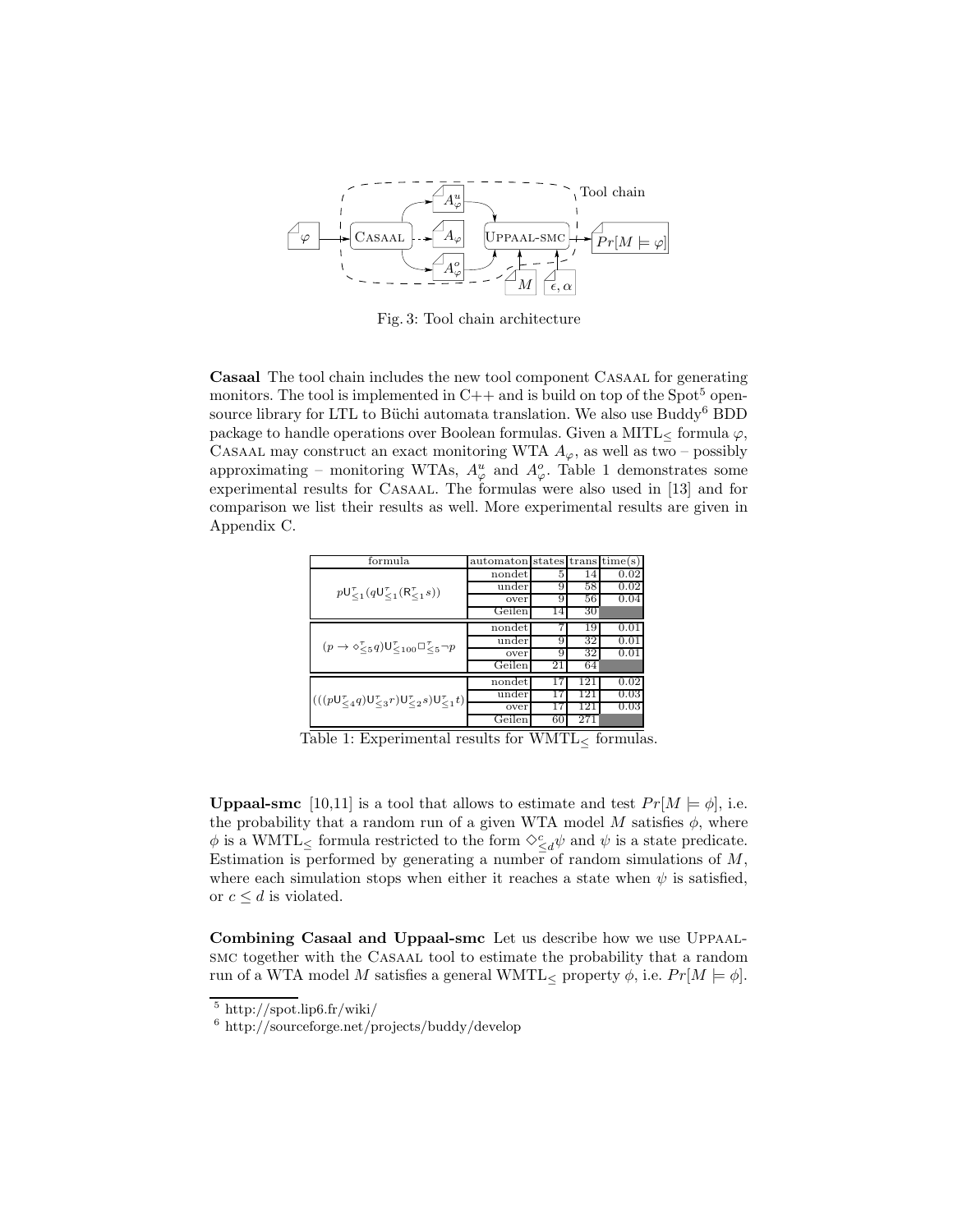Let us first assume, that one of two deterministic approximations for  $\varphi$  returned by CASAAL is exact. This means, that we have MWTA  $A_{\varphi}^{det} = (L, \ell_0, \ell_a, \ell_a)$  $\ell_r, C_M, E, m$  such that  $\mathcal{L}(A^{det}_{\varphi}) = \mathcal{L}(\varphi)$ . First, we augment MWTA  $A^{det}_{\varphi}$  with a clock  $c^{\dagger}$  that will grow with rate 1 in rejecting location  $\ell_r$ , and with rate 0 in all other locations. Additionally, for every clock  $c \in C_M$  we duplicate all rates and transition weights from the corresponding clock  $m(c)$  to make sure, that the clocks of  $A_{\varphi}^{det}$  grow with the same rate as the corresponding clocks of the automaton M being monitored. Forming a parallel composition of M and  $A_{\varphi}^{det}$ , we may now use UPPAAL-SMC to estimate the probability  $p = Pr[M||A^{det}_{\varphi} \models \Diamond_{\leq 1}^{c^{\dagger}}(\ell_a)].$ This can be done because of the following theorem:

**Theorem 2.** *If* M *produces cost-divergent runs only, then each simulation of*  $M||A^{det}_{\varphi}$  will end up in accepting or rejecting location of  $A^{det}_{\varphi}$  after finite number *of steps.*

If none of the two MWTAs  $A^o_\varphi$  and  $A^u_\varphi$  are exact determinization of  $A_\varphi$  (i.e.  $\mathcal{L}(A^u_{\varphi}) \subsetneq \mathcal{L}(\varphi) \subsetneq \mathcal{L}(A^o_{\varphi})$ , then we use both of them to compute upper (using  $A^o_\varphi$  and lower (using  $A^u_\varphi$ ) bounds for  $Pr[M \models \varphi]$ . Indeed, if  $n_1$  ( $n_2$ , correspondingly) out of m random simulations of  $M||A^u_{\varphi}(M||A^o_{\varphi},$  correspondingly) ended in accepting location  $l_a^u$  ( $l_a^o$ , correspondingly), then with significance level of  $\alpha$  we can accept a hypothesis  $H_1$  ( $H_2$ , correspondingly) that  $Pr[M \models \varphi] \ge n_1/m - \varepsilon$  $(Pr[M \models \varphi] \le n_2/m + \varepsilon)$ . By combining hypothesis  $H_1$  and  $H_2$  we can obtain a confidence interval  $[n_1/m - \varepsilon, n_2/m + \varepsilon]$  for  $Pr[M \models \varphi]$  with significance level of  $1 - (1 - \alpha)^2 = 2\alpha - \alpha^2$ .

## **5 Case Studies**

We performed several case studies to demonstrate the applicability of our tool chain. In the first case study we analyze the performance of Casaal on a set of randomly generated  $WMTL<$  formulas. In the second case study we use a model of a robot moving on a two-dimensional grid, this model was first analyzed in [5] using the manually constructed monitoring timed automaton.

Finally, in the appendix B we demonstrate the scalability of our tool chain by applying it to the analysis of a real-world IEEE 802.15.4 CSMA/CA protocol.

#### **5.1 Automatically Generated Formulas**

In the first case study we analyze the performance of CASAAL on a set of randomly generated WMTL< formulas. We generated 1000 formulas with 2, 3 and 4 actions, and created deterministic over and approximations for these formulas. Each of the formulas have 15 connectives (release, until, conjunction or disjunction) and four clocks.

For the formulas where only one or none of the approximations was exact, we measured the "stochastic difference" between approximations by generating a number of random weighted words and estimating the probability that the over approximation accepts a random word, when the under approximation does not.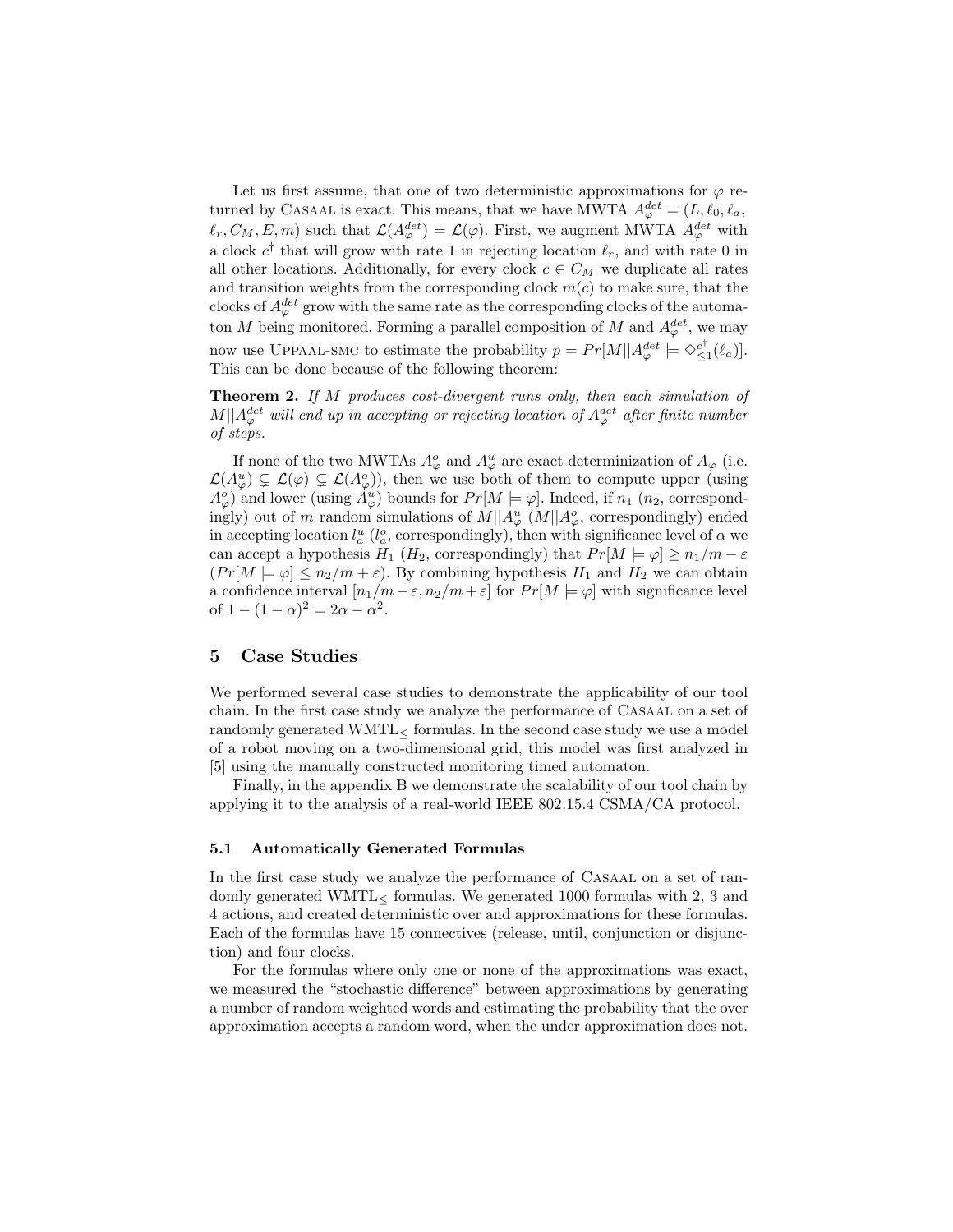Table 2 reports the amount of formulas for which the under or over approximation was exact and the amount of formulas where none of them was exact. It also contains the average time spent for generating the monitors and the average number of locations, and the stochastic difference.

#### **5.2 Robot Control**

We consider the case of a robot moving on a twodimensional grid that was explored in e.g. [5]. Each field of the grid is either normal, on fire, cold as ice or it is a wall which that cannot be passed. Also, there is a goal field that the robot must reach. The robot is moving in a random fashion i.e. it stays in a field for some time, and then randomly moves to one of the neighboring fields (if it is not a wall). Fig. 5 shows a robot controller implementing this along with the grid we use.



Fig. 4: Observer automaton used in [5]

We are interested in the probability that the robot reaches its goal location without staying on consecutive fire fields for more than one time units and on consecutive ice fields for more than two time units.

In [5] the authors solved this problem by manually constructing a monitoring automaton to operate in parallel with the model of the robot. The automaton they used is depicted in Figure 4. Using  $WMTL$  we can express the same requirement more easily as  $\varphi \equiv (\varphi_1 \wedge \varphi_2) \mathbf{U}_{\leq 10}^{\tau}$  goal, where:

$$
\varphi_1 \equiv \texttt{ice} \implies \Diamond_{\leq 2}^{\tau}(\texttt{fire} \lor \texttt{normal} \lor \texttt{goal})
$$

$$
\varphi_2 \equiv \texttt{fire} \implies \Diamond_{\leq 1}^{\tau}(\texttt{ice} \lor \texttt{normal} \lor \texttt{goal})
$$

Casaal produces an MWTA (6 locations, 55 edges) that is an exact underapproximation for  $\varphi$ . Based on this MWTA, our tool chain estimates the probability that the random behavior of the robot satisfies  $\varphi$  to lie in the interval [0.373, 0.383] with a confidence of 95%. Fig. 5c shows how we can visualize and compare the different distributions using the plot composer of Uppaal-smc.

**Energy** We extend the model by limiting the energy of the robot that will stop moving when it runs out of energy. Furthermore, it can regain energy while staying on fire fields and use additional energy while staying on ice fields. Let  $c$ be the clock accumulating the amount of consumed energy. Now, we can express the property  $\varphi \equiv (\varphi_1 \wedge \varphi_2 \wedge \neg \texttt{noEnergy}) \cup_{\leq 10}^c$  goal that the robot should not use

|                                   | $#$ exact |     |                 |  |                  |                   |                  | Avg. time (s) Avg. size Stochastic difference |      |                                        |
|-----------------------------------|-----------|-----|-----------------|--|------------------|-------------------|------------------|-----------------------------------------------|------|----------------------------------------|
| Actions under over none one under |           |     |                 |  |                  |                   |                  |                                               |      | over under   over no exact   one exact |
|                                   | 8311      |     |                 |  | 542 169 289 0.24 | 1.01              |                  | 6.35 6.35                                     | 0.27 | 0.15                                   |
|                                   |           |     | 706 370 294 336 |  | 1.42             |                   | 2.75 12.29 12.29 |                                               | 0.05 | 0.03                                   |
|                                   | 586       | 233 | 414 353         |  | 8.66             | 13.05 22.97 22.97 |                  |                                               | 0.01 | $0.02\,$                               |

Table 2: Results for the random generated formula test.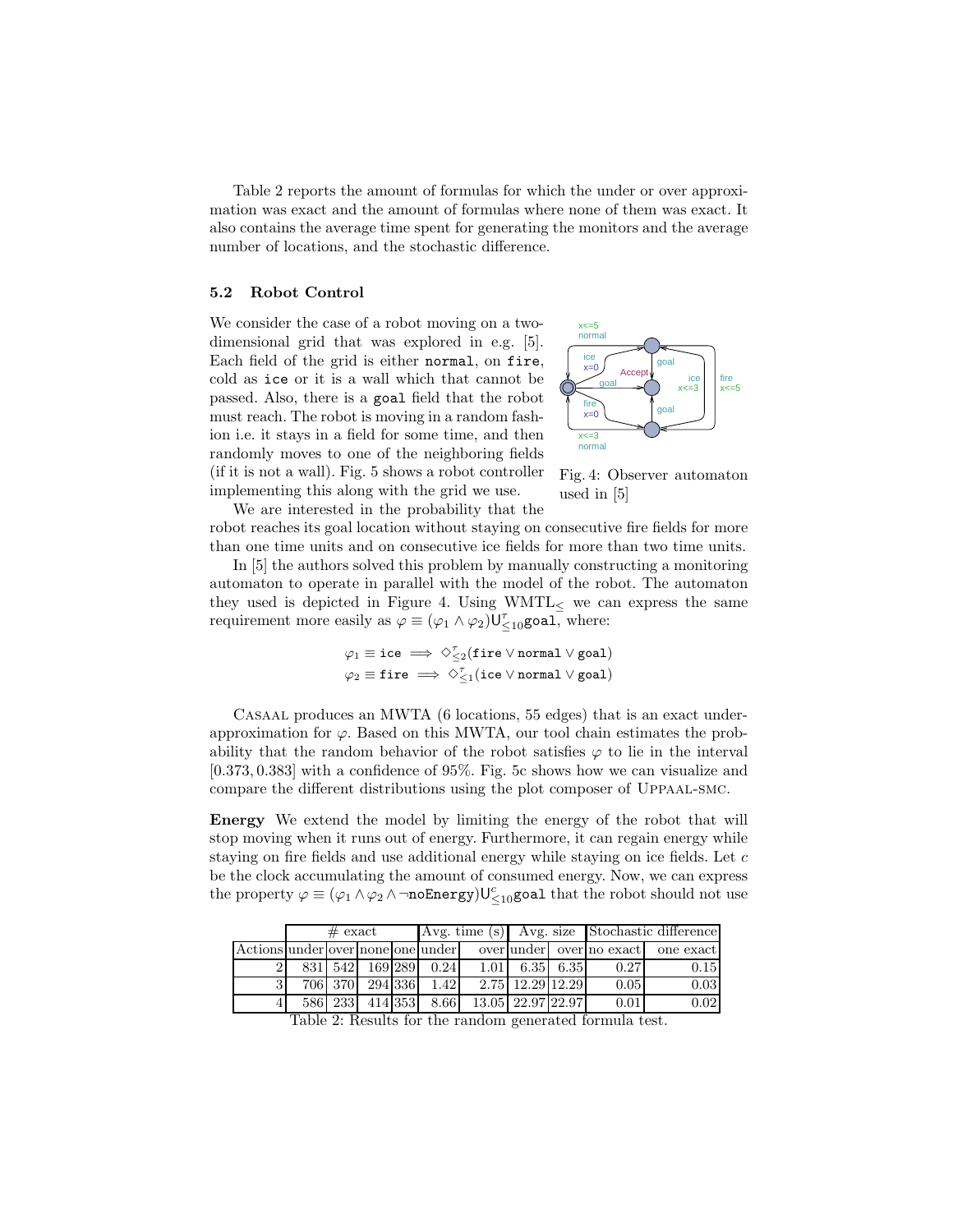

Fig. 5: (a) A  $6 \times 6$  grid. The black fields are walls, the fields with vertical lines are on fire and the fields with horizontal lines contain ice. The circle indicates the robot's starting position and the square the goal.

(b) WTA implementing the random movement of the robot.

(c) Cumulative distribution of the robot reaching the goal, staying too long in the fire or too long on the ice.

more than 5 units of energy while obeying the requirements from before. The tool chain estimates the probability that the robot satisfies this requirement to lie in  $[0.142; 0.152]$  with a confidence of 95%.

## **6 Related and Future Work**

To our knowledge, we are the first to propose and implement an algorithm for translation of  $WMTL<sub>5</sub>$  formulas into monitoring automata. However, if we level down to  $\text{MITL}\ll$ , there are several translation procedures described in the literature that are dealing with this logic. First, Rajeev Alur in [3] presents a procedure that is mostly theoretical and is not intended to be practically implemented. Second, Oded Maler et al. [16] proposed a procedure to translate MITL into temporal testers (not the classic timed automata), their procedure also has not been implemented. Nir Piterman et al. [17] proposed an approach how to translate MTL to deterministic timed automata under *finite variability* assumption (this assumption is not valid for the WTA stochastic semantics that we use). Finally, Marc Geilen $[12]$  has implemented a procedure to translate MITL $<$ to timed automata, but his approach works in continuous time semantics.

For future work we aim at extending our monitor- and approximate determinization constructions to  $\text{WMTL}_{[a,b]}$  with (non-singleton) cost interval-bounds on the U modality in order to allow for SMC for this more expressive logic. Here a challenge will be how to bound the length of the random runs to be generated.

## **References**

1. G. Agha, J. Meseguer, and K. Sen. Pmaude: Rewrite-based specification language for probabilistic object systems. *Electronic Notes in Theoretical Computer Science*, 153(2):213–239, 2006.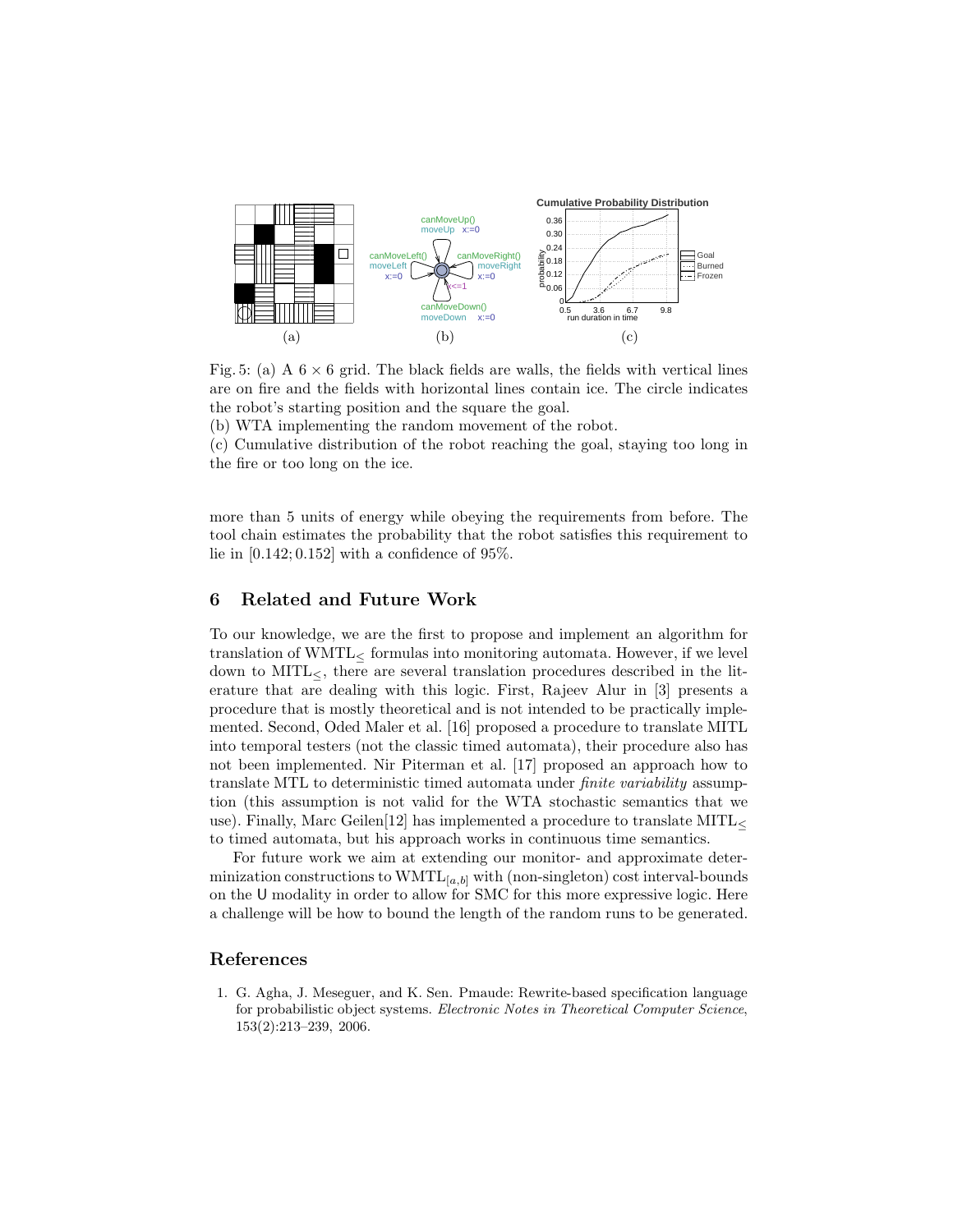- 2. R. Alur, C. Courcoubetis, N. Halbwachs, T. A. Henzinger, P. Ho, X. Nicollin, A. Olivero, J. Sifakis, and S. Yovine. The algorithmic analysis of hybrid systems. *Theoretical Computer Science*, 138(1):3–34, 1995.
- 3. R. Alur, T. Feder, and T. A. Henzinger. The benefits of relaxing punctuality. *J. ACM*, 43:116–146, January 1996.
- 4. R. Alur, S. L. Torre, and G. J. Pappas. Optimal paths in weighted timed automata. In *HSCC'01*, pages 49–62. Springer, 2001.
- 5. B. Barbot, T. Chen, T. Han, J.-P. Katoen, and A. Mereacre. Efficient ctmc model checking of linear real-time objectives. In P. A. Abdulla and K. R. M. Leino, editors, *TACAS*, volume 6605 of *Lecture Notes in Computer Science*, pages 128– 142. Springer, 2011.
- 6. G. Behrmann, A. Fehnker, T. Hune, K. G. Larsen, P. Pettersson, J. Romijn, and F. W. Vaandrager. Minimum-cost reachability for priced timed automata. In M. D. D. Benedetto and A. L. Sangiovanni-Vincentelli, editors, *HSCC*, volume 2034 of *Lecture Notes in Computer Science*, pages 147–161. Springer, 2001.
- 7. P. Bouyer, K. G. Larsen, and N. Markey. Model checking one-clock priced timed automata. *Logical Methods in Computer Science*, 4(2), 2008.
- 8. F. Cassez and K. G. Larsen. The impressive power of stopwatches. In C. Palamidessi, editor, *CONCUR*, volume 1877 of *Lecture Notes in Computer Science*, pages 138–152. Springer, 2000.
- 9. J.-M. Couvreur. On-the-fly verification of linear temporal logic. In *FM '99*, pages 253–271, 1999.
- 10. A. David, K. G. Larsen, A. Legay, M. Mikucionis, D. Poulsen, J. van Vliet, and Z. Wang. Statistical model checking for networks of priced timed automata. In *Proceedings of Formal Modeling and Analysis of Timed Systems*, Aalborg, 2011. LNCS.
- 11. A. David, K. G. Larsen, A. Legay, M. Mikucionis, and Z. Wang. Time for statistical model checking of real-time systems. In *Proceedings of the 23*rd *International Conference on Computer Aided Verification (CAV)*, LNCS. Springer Verlag, 2011.
- 12. M. Geilen. An improved on-the-fly tableau construction for a real-time temporal logic. In *In International Conference on Computer Aided Verification*, pages 276– 290. Springer, 2003.
- 13. M. Geilen and D. Dams. An on-the-fly tableau construction for a real-time temporal logic. In *FTRTFT*, pages 276–290, 2000.
- 14. E. M. C. Jr., O. Grumberg, and D. A. Peled. *Model Checking*. The MIT Press, 1999.
- 15. R. Koymans. Specifying real-time properties with metric temporal logic. *Real-Time Syst.*, 2:255–299, October 1990.
- 16. O. Maler, D. Nickovic, and A. Pnueli. From mitl to timed automata. In *FOR-MATS'06*, pages 274–289. Springer, 2006.
- 17. D. Nickovic and N. Piterman. From mtl to deterministic timed automata. In *8th International Conference on Formal Modelling and Analysis of Timed Systems*, volume 6246 of *LNCS*, pages 152–167. Springer, 2010.
- 18. K. Sen, M. Viswanathan, and G. Agha. On statistical model checking of stochastic systems. In *In Etessami, K., Rajamani, S.K., eds.: CAV. Volume 3576 of Lecture Notes in Computer Science*, pages 266–280. Springer, 2005.
- 19. H. L. S. Younes. *Verification and Planning for Stochastic Processes with Asynchronous Events*. PhD thesis, Carnegie Mellon University, 2005.
- 20. P. Zuliani, A. Platzer, and E. M. Clarke. Bayesian statistical model checking with application to simulink/stateflow verification. In *HSCC '10*, pages 243–252, New York, NY, USA, 2010. ACM.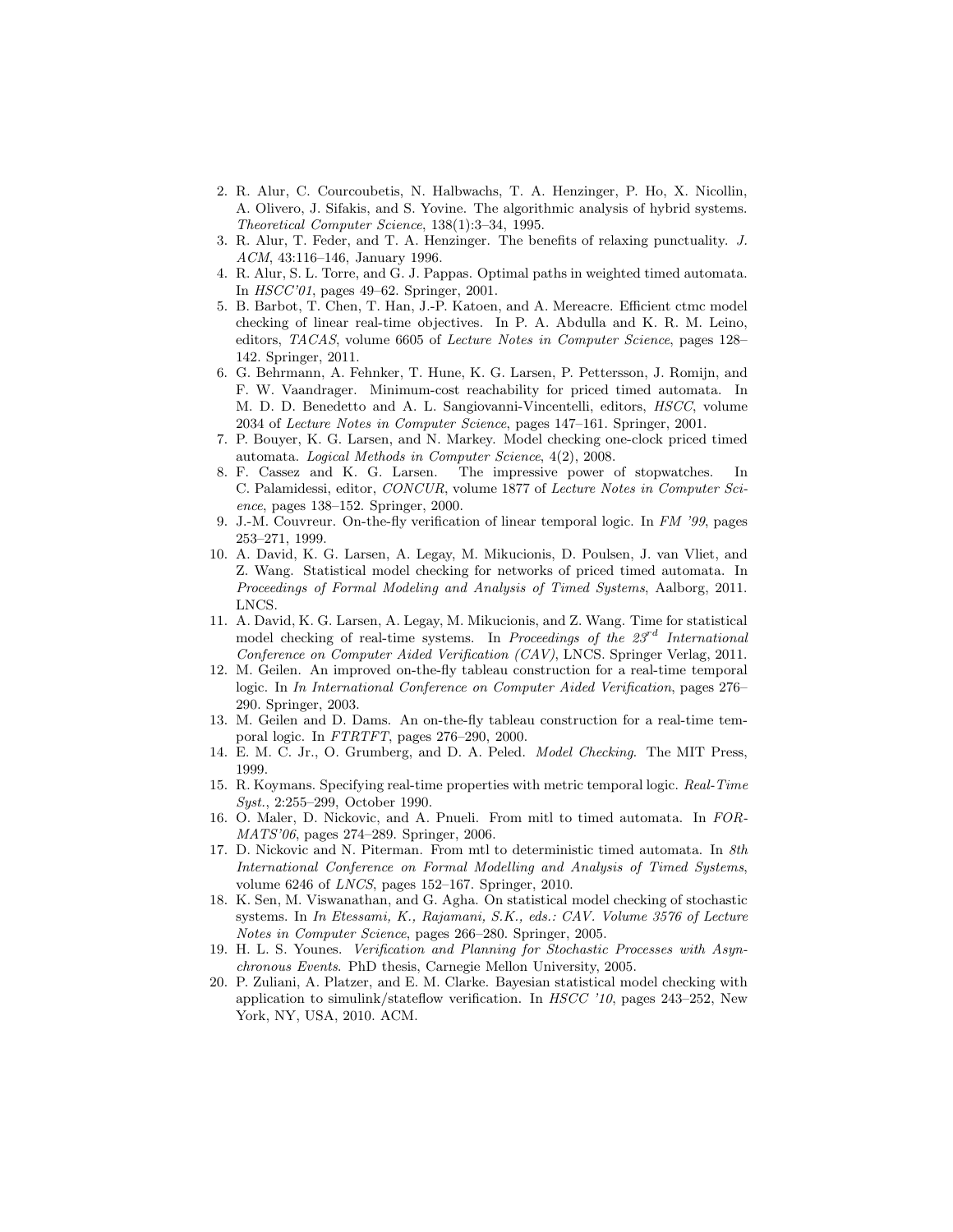## **A WMTL***<sup>≤</sup>* **is Not Deterministic**

In this section we show that there is no procedure that for a given  $\text{WMTL}$ < formula  $\varphi$  produces a *deterministic* MWTA  $A_{\varphi}^{det}$  such, that  $\mathcal{L}(\varphi) = \mathcal{L}(A_{\varphi}^{det})$ .

We demonstrate this by proving that for a formula

$$
\varphi \equiv \Diamond^{\tau}_{\leq 1}(p \land \Box^{\tau}_{\leq 1}(\neg r) \land \Diamond^{\tau}_{\leq 1}(q))
$$

there does not exist exact and deterministic monitor. In fact, this formula also belongs to MITL $<$ , so we also prove that MITL $<$  is not deterministic.

Thus, we extend the result of <sup>[7]</sup>, in which it has been shown that  $\text{MITL}_{[a,b]}$ is not deterministic. To give a formal proof that  $\varphi$  is not determinizable, one can adapt the proof of <sup>[7]</sup> that  $\square^{\tau}_{\leq 1}(p \implies \diamond^{\tau}_{[1,2]}(\neg q))$  MITL<sub>[a,b]</sub> formula is not determinizable. Here we will provide a more simple proof that doesn't use deep results from the theory of Timed Automata.

Let's assume, that there exists a deterministic MWTA  $A_{\varphi}^{det}$  with n clocks such, that  $\mathcal{L}(\varphi) = \mathcal{L}(A^{det}_{\varphi})$ . Now, let's consider the set V of timed words of the form  $(p, t_1)(p, t_2)\dots(p, t_{n+3})$  that are monotonic (i.e.  $t_{i+1} > t_i$ ), consist only of p actions, have duration 1 (i.e.  $t_{n+3} = 1$ ) and start from zero (i.e.  $t_1 = 0$ ). After reading a word from the set V a value of each clock  $x_i$  of  $A_{\varphi}^{det}$  is equal to  $1-t_{a_i}$ for some index  $a_i$  (remind, that the clocks can be reset only when a MWTA reads a discrete action). Since  $A_{\varphi}^{det}$  is deterministic and in its guards we permit only integer-valued bounds, after reading any word from V the MWTA  $A_{\varphi}^{det}$  will be in the same location. Moreover, the values of indexes  $a_i$  will be the same for all words from V (i.e.  $A_{\varphi}^{det}$  "memorizes" the time of the events from the fixed set of numbers). Since  $A_{\varphi}^{det}$  has only n clocks, there exists an index  $j \in [1..n+1]$ such that the MWTA doesn't memorize the moment when it read the discrete action p number j. It means, that there doesn't exist index  $a_i$  such that  $a_i = j$  $(\text{and } x_{a_i} = 1 - t_j).$ 

Let's pick two timed words u and v from V that differ only at the  $i$ -th position, i.e.:

$$
u = (p, t_1)(p, t_2) \dots (p, t_j) \dots (p, t_{n+3}),
$$
  

$$
v = (p, t_1)(p, t_2) \dots (p, t'_j) \dots (p, t_{n+3})
$$

, and  $t'_j > t_j$ .

The MWTA  $A_{\varphi}^{det}$  can't distinguish u and v, i.e. for any continuation w the MWTA accepts the timed word  $u \cdot w$  iff it accepts the timed word  $v \cdot w$ . But it can be easily seen, that this should not be the case for  $w = (q, t_j + 1)(r, t'_j + 1)$ . Indeed,  $\varphi$  is satisfied by a timed word u' and is not satisfied by a timed word  $v'$ , where:

$$
u' = (p, t_1)(p, t_2) \dots (p, t_j) \dots (p, t_{n+3})(q, t_j + 1)(r, t'_j + 1) ,
$$
  

$$
v' = (p, t_1)(p, t_2) \dots (p, t'_j) \dots (p, t_{n+3})(q, t_j + 1)(r, t'_j + 1)
$$

<sup>7</sup> O. Maler, D. Nickovic, and A. Pnueli. Real time temporal logic: Past, present, future. In FORMATS, pages 2-16, 2005.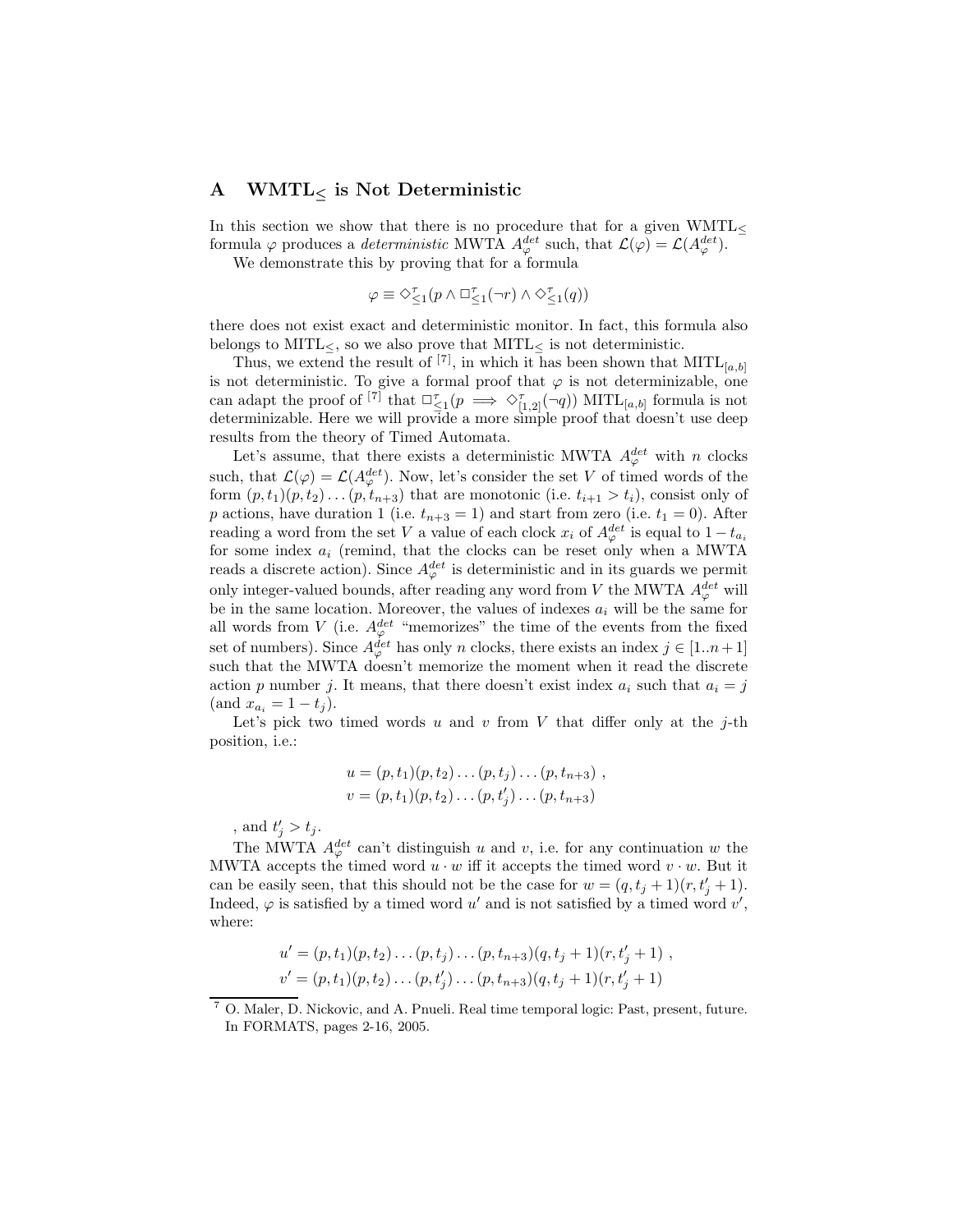Thus, the timed words u' and v' are distinguishable by the  $\text{WMTL}_{\leq}$  formula  $\varphi$ , and are not distinguishable by its monitor  $A_{\varphi}^{det}$ . This violates the initial assumption, and thus  $\varphi$  is not determinizable.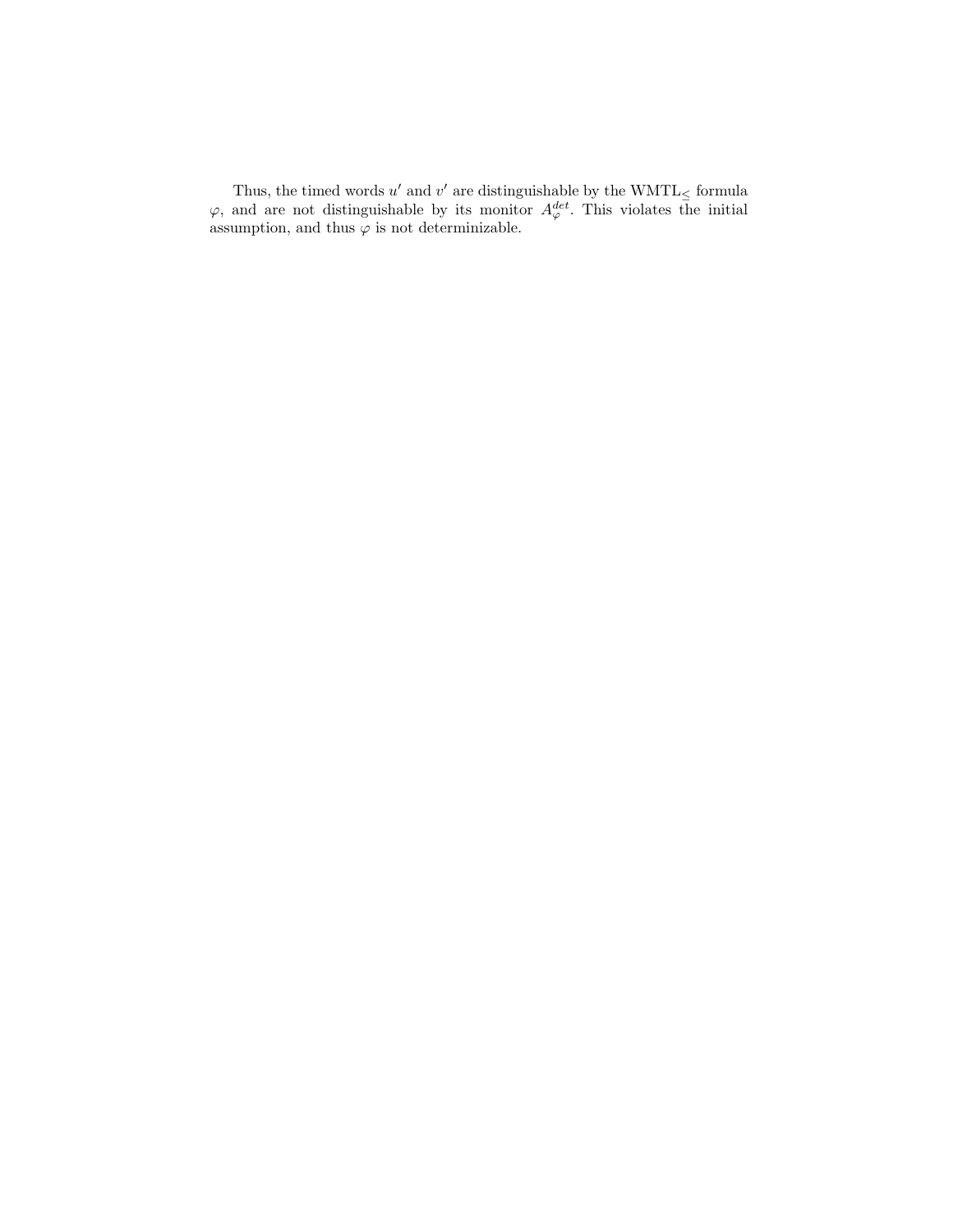

Fig. 6: Model of IEEE 802.15.4 CSMA/CA protocol

## **B Logical Decomposition of WMTL***<sup>≤</sup>* **Properties**

Even though the size of monitors  $A^u_\varphi$  and  $A^o_\varphi$  produced by our tool chain depends exponentially on the size of  $\varphi$ , we observe in our experiments that in many cases complex specifications are logically composed of smaller specifications (for instance, a requirement of a complex system behavior may be a conjunction of requirements over its components). This allows us to use (smaller) monitors for logical sub-formulas of  $\varphi$  instead of using one (large) monitor for  $\varphi$ .

We illustrate this by the following example. Consider, that  $\varphi \equiv \varphi_1 \wedge (\varphi_2 \vee \varphi_3)$ . Then for computing the lower bound we can construct monitors  $A_{\varphi_1}^u$ ,  $A_{\varphi_2}^u$  and  $A_{\varphi_3}^u$  and put them all in parallel with M. For this parallel composition, the special clock  $c'$  grows with rate 1 iff any continuation of a trace can't satisfy  $\varphi$ , i.e. if the location  $l_r^1 \vee (l_r^2 \wedge l_r^3)$  has been reached. Then it's easy to see that  $Pr[M||A^u_{\varphi_1}||A^u_{\varphi_2}||A^u_{\varphi_3} \models \Diamond^{c'}_{\leq 1}(l^1_a \wedge (l^2_a \vee l^3_a))]$  bounds the probability  $Pr[M \models \varphi]$ from bottom. Furthermore, we can apply similar construction for the upper bound, and thus bound the probability from both sides.

We demonstrate the applicability of this approach by the following case study.

#### **B.1 IEEE 802.15.4 CSMA/CA Protocol**

IEEE 802.15.4 standard specifies the physical layer and media access control layer for low-cost and low-rate wireless personal area networks. Devices in such networks share the same wireless medium and thus they can possibly corrupt the transmission of each other by sending data at the same time. We applied our tool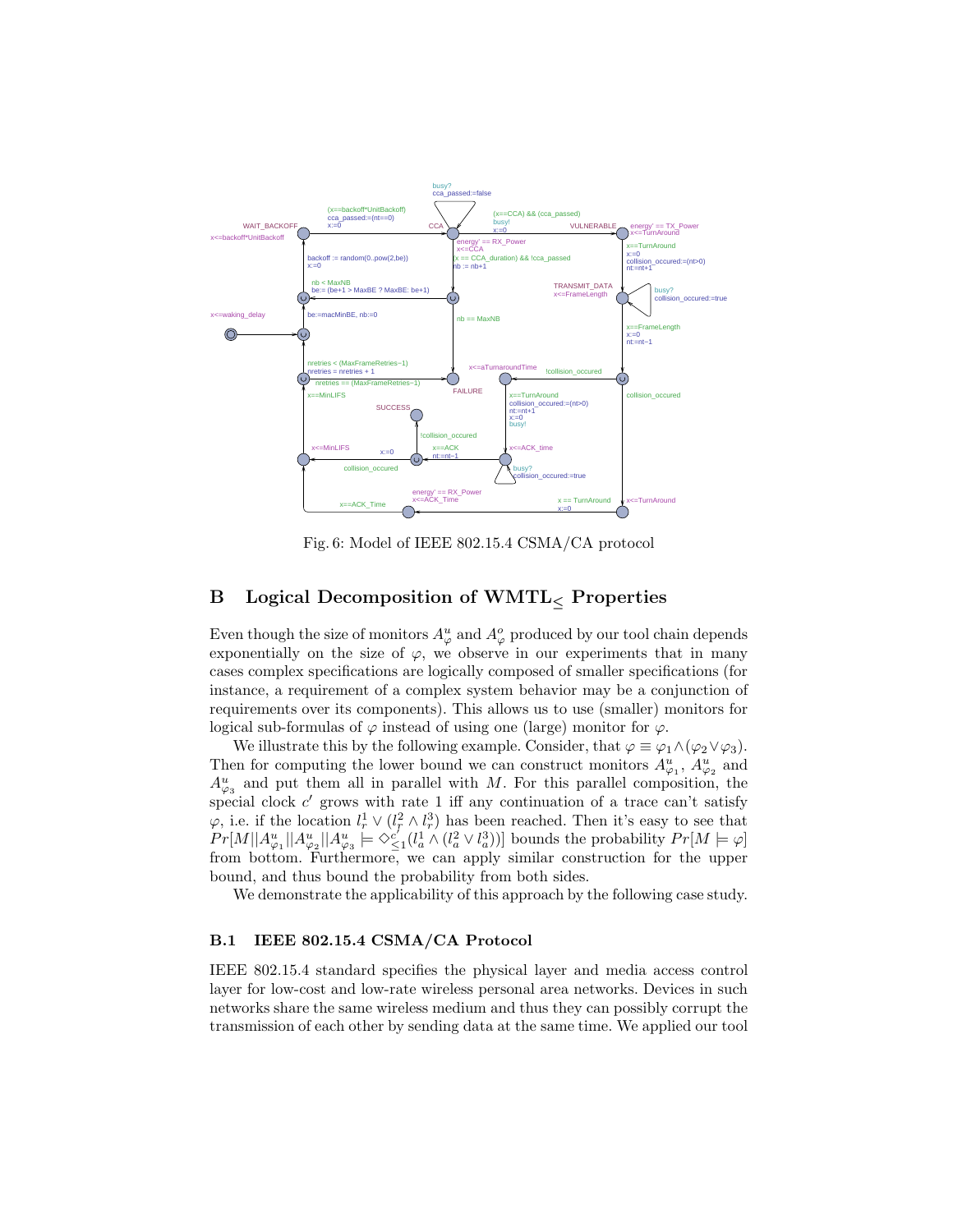to the analysis of Multiple Access/Collision Avoidance (CSMA/CA) network contention protocol that is used in IEEE 802.15.4 to minimize the number of collisions.

Our model of IEEE 802.15.4 CSMA/CA protocol is given at Fig. 6.

Our goal was to estimate the probability that all the nodes can recover from a collision within a given time bound. This requirement can be specified by a WMTL<sub>≤</sub> formula  $\wedge_{i=1..N} \varphi_i$ , where N is a number of network nodes and  $\varphi_i$ specifies the behavior of a single node:

$$
\varphi_i \equiv \Box^{\tau}_{\leq 10000}(collision_i \implies \Diamond^{\tau}_{\leq 4000} send_i)
$$

We applied our tool chain to check this property for different values of N. CASAAL tool produced an exact monitoring automaton  $A^u_\varphi$  for this formula.

| Number of nodes                        | $\cdot$    |    |                        | h.                |
|----------------------------------------|------------|----|------------------------|-------------------|
| Time to produce $A^u_\varphi$          | $\rm < 1s$ | 3s | 57s                    | 20m2s             |
| Number of locations in $A^u_\varphi$   | 18         | 66 | 258                    | 1026              |
| Number of transitions in $A^u_\varphi$ | 230        |    |                        | 2049 16306 123800 |
| Time to perform SMC                    |            |    | $16s$ 1m1s 3m36s 12m4s |                   |

| Number of nodes     | $9 - 3$ | 4 | $\mathbf{a}$                                      | 6. |      |
|---------------------|---------|---|---------------------------------------------------|----|------|
|                     |         |   |                                                   |    |      |
| Time to perform SMC |         |   | $17s$ $43s$ $1m24s$ $2m28s$ $4m4s$ $6m8s$ $9m52s$ |    |      |
| SMC result          |         |   | $0.96$ $0.85$ $0.66$ $0.45$ $0.24$ $0.10$         |    | 0.05 |

(a) Without logical decomposition of the formula

(b) With logical decomposition of the formula

Table 3: Results for IEEE CSMA/CA 802.15.4 protocol

Unfortunately, the size of  $\varphi$  grows linearly with N, resulting in the exponential growth of the size of a monitor  $A^u_\varphi$  (and the time required to build it). This slows down the overall tool chain, that is reflected on Fig. 3a (for this case study we use  $\varepsilon = 0.01$  and  $\alpha = 0.95$  statistical parameters). However, our formula decomposition technique described below helped to overcome this problem. Indeed,  $\varphi$  is a conjunction of simple formulas  $\varphi_i$ , such that they and their monitors are constant in their size. This is illustrated by Fig. 3b that provides the results for the case when we use logical decomposition.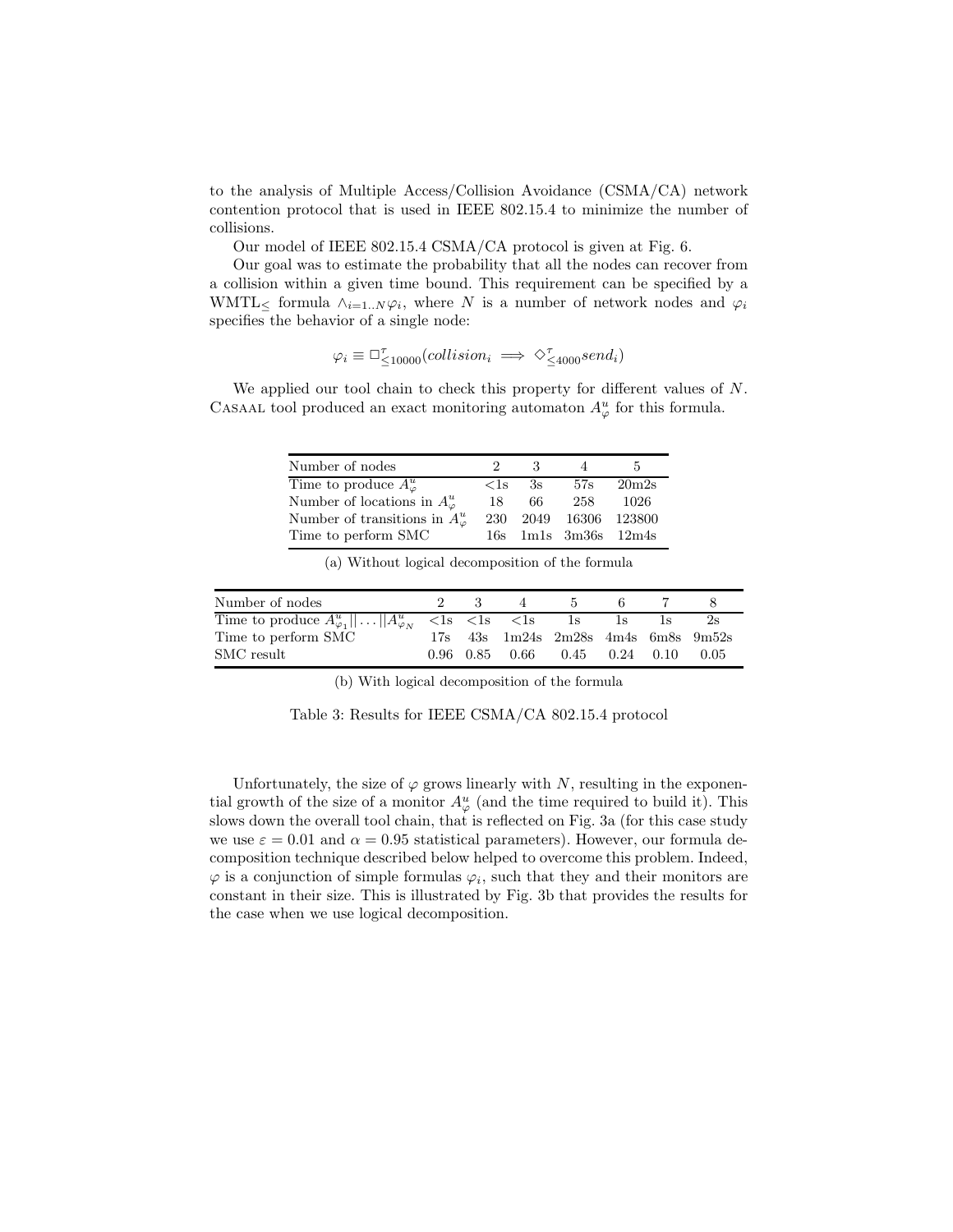| formula                                                           | $automaton$ states trans time(s) |    |                 |          |
|-------------------------------------------------------------------|----------------------------------|----|-----------------|----------|
|                                                                   | nondet                           | 3  | 4               | 0.02     |
|                                                                   | under                            | 3  | 4               | 0.00     |
| $\neg \diamond \zeta_5 p$                                         | over                             | 3  | 4               | 0.02     |
|                                                                   | Geilen                           | 4  | 6               |          |
| $\square_{\leq 100}^{\tau} \diamond_{\leq 5}^{\tau} p$            | nondet                           | 5  | 12              | 0.02     |
|                                                                   | under                            | 5  | 12              | 0.01     |
|                                                                   | over                             | 5  | 12              | 0.02     |
|                                                                   | Geilen                           | 10 | 22              |          |
|                                                                   | nondet                           | 5  | 11              | 0.02     |
|                                                                   | under                            | 9  | $\overline{37}$ | 0.02     |
| $\Diamond \zeta_5 (\Box \zeta_1 p \vee \Box \zeta_1 q)$           | over                             | 9  | 37              | 0.02     |
|                                                                   | Geilen                           | 11 | 21              |          |
| $p \rightarrow (\Box_{<5}^\tau (q \rightarrow \Box_{<1}^\tau r))$ | nondet                           | 5  | 14              | $0.02\,$ |
|                                                                   | under                            | 5  | 14              | 0.01     |
|                                                                   | over                             | 5  | 14              | 0.01     |
|                                                                   | Geilen                           | 15 | 48              |          |

# **C Additional Experimental Results**

Table 4: Additional experimental results for WMTL $\leq$  formulas for Section 4.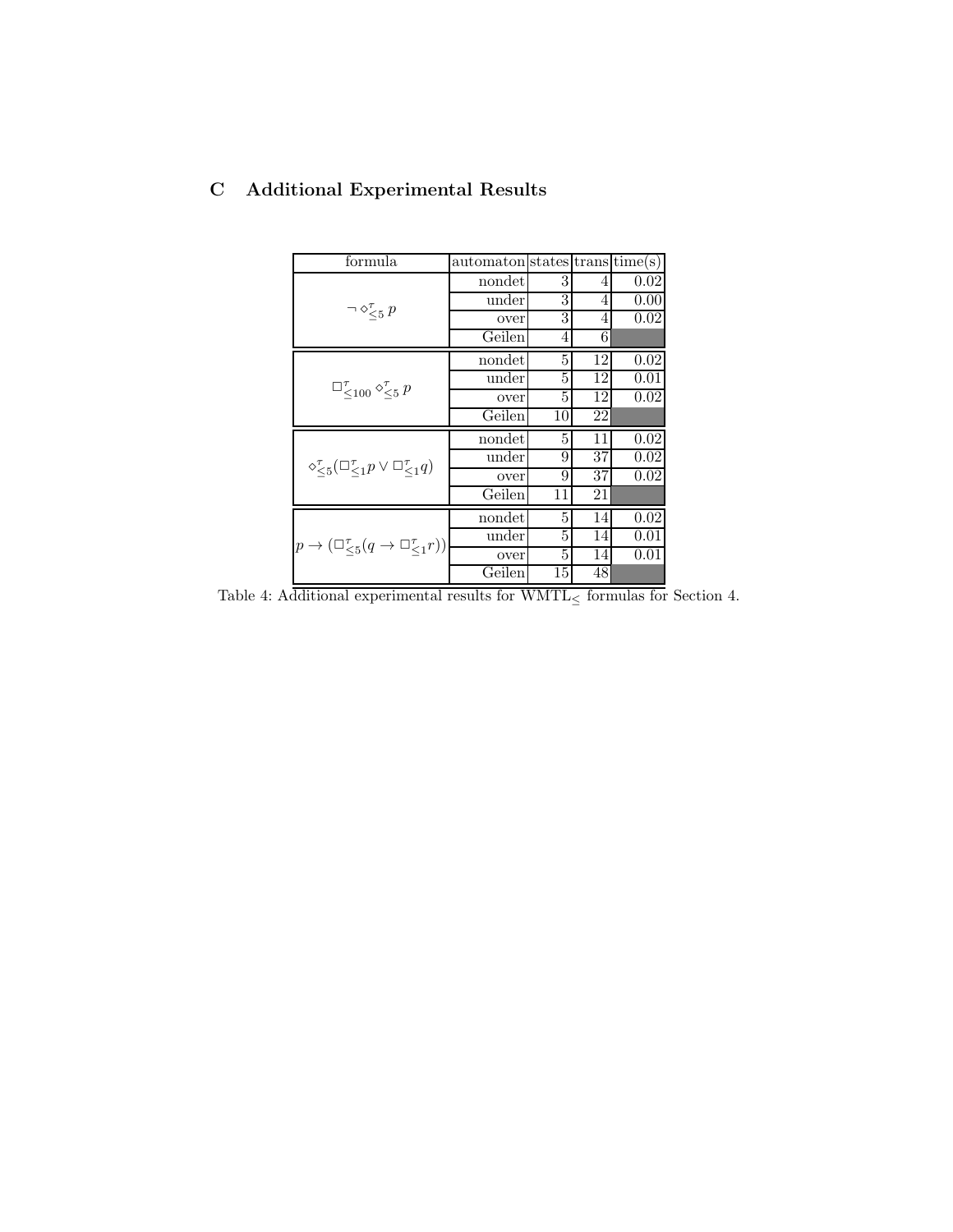#### **D Proof of Theorem 1**

In this Appendix we provide a detailed proof for our main Theorem 1. The following two Lemma's proves the validity of the distribution laws of Lemma 1.

**Lemma 2.** Let  $\omega$  be an extended weighted word.

- *1.* If  $\omega \models_e g \vee (f \wedge O((x \leq d) \wedge (f \cup \underbrace{\leq_{d-x}} g))))$ , then  $\omega \models_e f \cup \underbrace{\leq_d g}$ .
- 2. If  $\omega \models_e g \vee (f \wedge \text{unch}(x) \wedge O((x \le d) \wedge (f \cup \le d-xg)))$ , then  $\omega \models_e f \cup \le d-xg$ .
- *3.* If  $\omega \models_e g \wedge (f \vee (rst(x) \wedge O(((x \le d) \wedge (f R_{\le d-x}^{\overline{c}} g)) \vee (x > d))))$ *, then*  $\omega \models_e$  $f \mathsf{R}_{\leq d}^c g$ .
- 4. If  $\overline{\omega} \models_e g \wedge (f \vee O(((x \leq d) \wedge (f \mathsf{R}_{\leq d-x}^c g)) \vee (x > d)))$ , then  $\omega \models_e f \mathsf{R}_{\leq d-x}^c g$ .

*Proof*

1. Assume that  $\omega \models_e g \vee (f \wedge O((x \leq d) \wedge (f \cup_{\leq d-x}^c g)))$ . If  $\omega \models_e g$ , then the conclusion is true. If  $\omega \nvDash_e g$ , then  $\omega \models_e f \wedge O((x \leq d) \wedge (f \cup_{\leq d-x}^c g)).$ Hence  $\omega \models_{e} f$ , and  $\omega^{1} \models_{e} (x \leq d) \wedge (f \cup_{\leq d-x}^{c} g)$ . So  $\omega \models_e f \mathsf{U}^c_{\leq d} g$ . 2., 3., 4. Similar.  $\Box$ 

**Definition 5.** *Given a weighted word*  $w = (a_0, v_0)(a_1, v_1)(a_2, v_2) \ldots$ *, and a clock valuation*  $\nu_0$ *, an extended weighted word*  $\overline{w} = (a_0, v_0, \nu_0)(a_1, v_1, \nu_1)(a_2, v_2, \nu_2) \dots$ *can be defined as follows.*

- 1. If  $x \in X_\varphi$  is a local clock assigned to  $f \cup_{\leq d}^c g$ , then  $\overline{w}^i \models$  unch(x) iff  $\overline{w}^i \models_e$  $f \bigcup_{\leq d-x}^c g$ *, and*  $w^i \not\models g$ *.*
- 2. If  $x \in X_\varphi$  *is a local clock assigned to*  $f R^c \leq d} g$ *, then*  $\overline{w}^i \models \text{rst}(x)$  *iff*  $\overline{w}^i \models e$  $f \mathsf{R}_{\leq d}^c g$ , and  $w^i \not\vdash f$ .

**Lemma 3.** Let w be a weighted word, and  $\overline{w}$  be an extended weighted word *defined in Definition 5, then*

- *1.* If  $\overline{w}^i \models_e f \cup_{\leq d}^c g$ , then  $\overline{w}^i \models_e g \vee (f \wedge O((x \leq d) \wedge (f \cup_{\leq d-x}^c g)))$ .
- 2. If  $\overline{w}^i \models_e f \cup_{\leq d-x}^{\overline{c}} g$ , then  $\overline{w}^i \models_e g \vee (f \wedge \text{unch}(x) \wedge O((\overline{x} \leq d) \wedge (f \cup_{\leq d-x}^{\overline{c}} g)))$
- 3. If  $\overline{w}^i \models_{e} f \mathsf{R}_{\leq d}^c g$ , then  $\overline{w}^i \models_{e} g \wedge (f \vee (rst(x) \wedge O(((x \leq d) \wedge (f \mathsf{R}_{\leq d-x}^c g)) \vee (x >$  $d))))$

4. If 
$$
\overline{w}^i \models_e f \mathsf{R}_{\leq d-x}^c g
$$
, then  $\overline{w}^i \models_e g \wedge (f \vee O(((x \leq d) \wedge (f \mathsf{R}_{\leq d-x}^c g)) \vee (x > d)))$ 

*Proof*

- 1. Assume that  $\overline{w}^i \models_e f \mathsf{U}^c_{\leq d} g$ .
	- (a) If  $\overline{w}^i \models_e g$ , the conclusion is true. (b) If  $\overline{w}^i \nvDash_e g$  and  $\overline{w}^i \models_e f \mathsf{U}^c_{\leq d-x} g$ , then by Definition 5,  $\overline{w}^i \stackrel{\rightharpoonup}{=}$  unch(x), From  $\overline{w}^i \models_{e} f \mathsf{U}^c_{\leq d-x} g$ , we have  $\overline{w}^{i+1} \models_{e} (x \leq d) \wedge (f \mathsf{U}^c_{\leq d-x} g)$ . Thus  $\overline{w}^i \models_e f \land \overline{O((x \leq d) \land (f \cup_{\leq d-x}^c g))}.$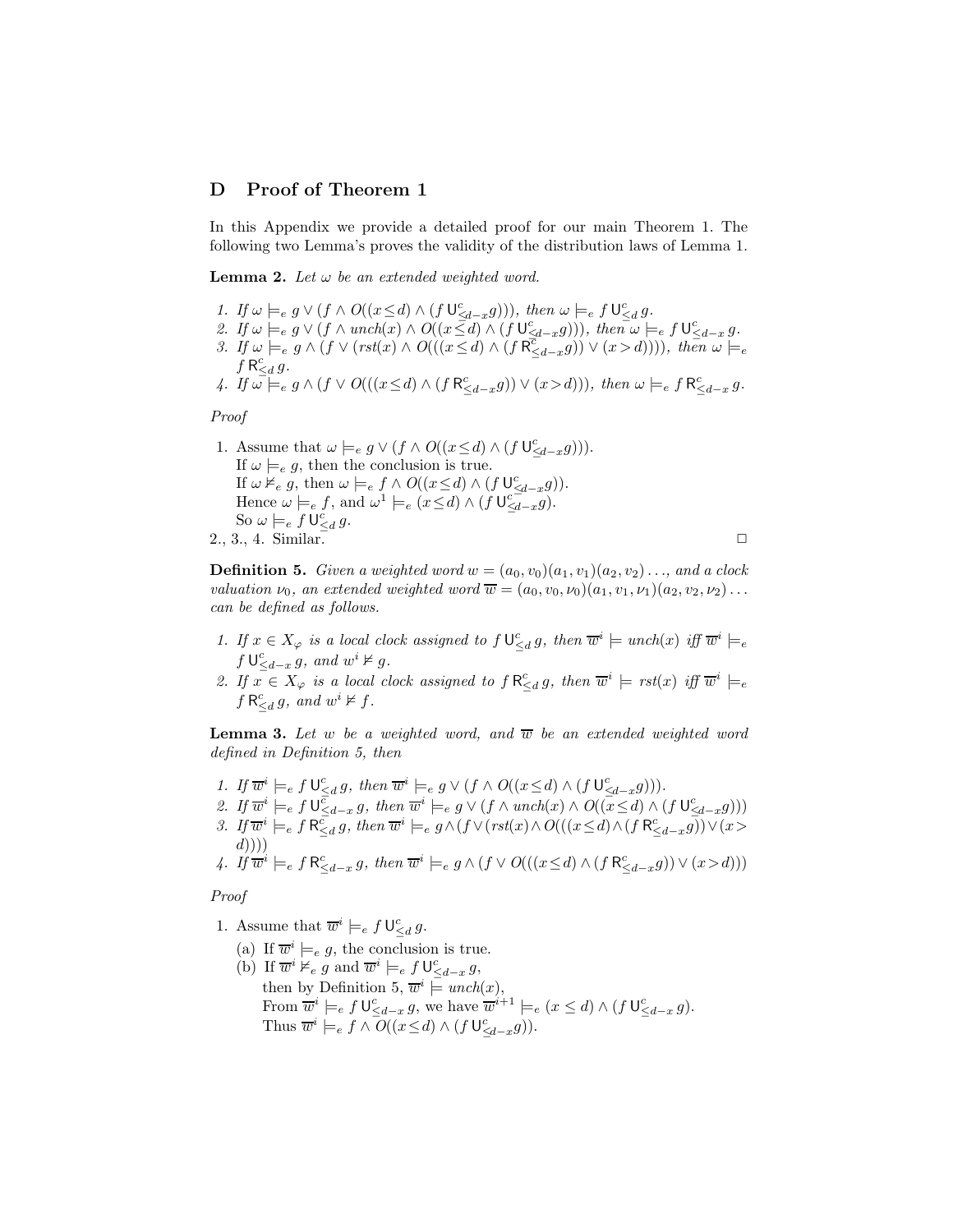- (c) If  $\overline{w}^i \nvDash_e g$  and  $\overline{w}^i \nvDash_e f \cup_{\leq d-x}^e g$ , then  $\overline{w}^i \nvDash_e \text{unch}(x)$ , and x will be reset at *i*. From  $\overline{w}^i \models_{e} f \mathsf{U}^c_{\leq d} g$ , we know that  $\overline{w}^{i+1} \models_{e} (x \leq d) \wedge (f \mathsf{U}^c_{\leq d-x} g)$  and  $\overline{w}^i \models_e f$ . So  $\overline{w}^i \models_e f \wedge O((x \le d) \wedge (f \mathsf{U}_{\le d-x}^c g)).$
- 2. Assume that  $\overline{w}^i \models_e f \mathsf{U}^c_{\leq d-x} g$ .
	- (a) If  $\overline{w}^i \models_e g$ , the conclusion is true.
	- (b) If  $\overline{w}^i \nvDash_e g$ , then by Definition 5,  $\overline{w}^i \models \text{unch}(x)$ , From  $\overline{w}^i \models_e f \cup_{\leq d-x}^c g$ , we know that  $\overline{w}^i \models_e f$  and  $\overline{w}^{i+1} \models_e (x \leq$  $d) \wedge (f \cup_{\leq d-x}^c g).$ So  $\overline{w}^i \models_{e} f \wedge \text{unch}(x) \wedge O((x \leq d) \wedge (f \mathsf{U}_{\leq d-x}^c g)).$
- 3. Assume that  $\overline{w}^i \models_e f \mathsf{R}^c_{\leq d} g$ .
	- (a) If  $\overline{w}^i \models_{e} f$ , then  $\overline{w}^i \models_{e} f \land g$ , and the conclusion is true.
	- (b) If  $\overline{w}^i \nvDash_{e} f$ , then by Definition 5,  $\overline{w}^i \models \text{rst}(x)$ . From  $\overline{w}^i \models_e f \mathsf{R}_{\leq d}^c g$ , we know that  $\overline{w}^{i+1} \models_e ((x \leq d) \land (f \mathsf{R}_{\leq d-x}^c g)) \lor (x >$  $(d)$ . Thus we get the conclusion that  $\overline{w}^i \models_e g \wedge \text{rst}(x) \wedge O((x \leq d) \wedge$

 $(f \mathsf{R}_{\leq d-x}^c g)) \vee (x > d)).$ 

- 4. Assume that  $\overline{w}^i \models_e f \mathsf{R}^c_{\leq d-x} g$ .
	- (a) If  $\overline{w}^i \models_{e} f$ , then  $\overline{w}^i \models_{e} f \land g$ , and the conclusion is true.
	- (b) If  $\overline{w}^i \nvDash_{e} f$  and  $\overline{w}^i \models_{e} f \mathsf{R}_{\leq d}^c g$ , then by Definition 5,  $\overline{w}^i$   $\models$  *rst*(*x*), From  $\overline{w}^i \models_e f \mathsf{R}_{\leq d}^c g$ , we know that  $\overline{w}^{i+1} \models_e ((x \leq d) \land (f \mathsf{R}_{\leq d-x}^c g)) \lor (x >$  $d$ ). Thus  $\overline{w}^i \models_e g \land O(((x \leq d) \land (f \mathsf{R}_{\leq d-x}^c g)) \lor (x > d)).$ (c) If  $\overline{w}^i \nvDash_{e} f$  and  $\overline{w}^i \nvDash_{e} f \mathsf{R}_{\leq d}^c g$ , then  $\overline{w}^i \nvDash_{e} rst(x)$ .
		- By  $\overline{w}^i \models_e f \mathsf{R}_{\leq d-x}^c g$ , we get that  $\overline{w}^{i+1} \models_e ((x \leq d) \land (f \mathsf{R}_{\leq d-x}^c g)) \lor (x > d)$ . Thus  $\overline{w}^i \models_e g \land O(((x \leq d) \land (f \mathsf{R}_{\leq d-x}^c g)) \lor (x > d)).$  $\Box$

Using the equivalences of Lemma 1 any formula of  $MITL<sub>≤</sub>$  may be transformed into a disjunctive normal formal containing several basic conjunctions, as stated and proved by the following Lemma.

**Lemma 4.** Let  $\varphi$  be a WMTL< *-formula in NNF, then each formula*  $\psi \in CL(\varphi)$ *can be translated into a disjunction of basic conjunctions:*

$$
\bigvee_{j=0}^k (\alpha_j \wedge g_j \wedge \text{rst}(X_j) \wedge \text{unch}(Y_j) \wedge O(\psi_j))
$$

*and*

*1. For every extended weighted word* w, if  $w \models_e \alpha_j \land g_j \land \text{rst}(X_j) \land \text{unch}(Y_j) \land \text{lr}$  $O(\psi_j)$  *for some j, then*  $w \models_e \psi$ *.*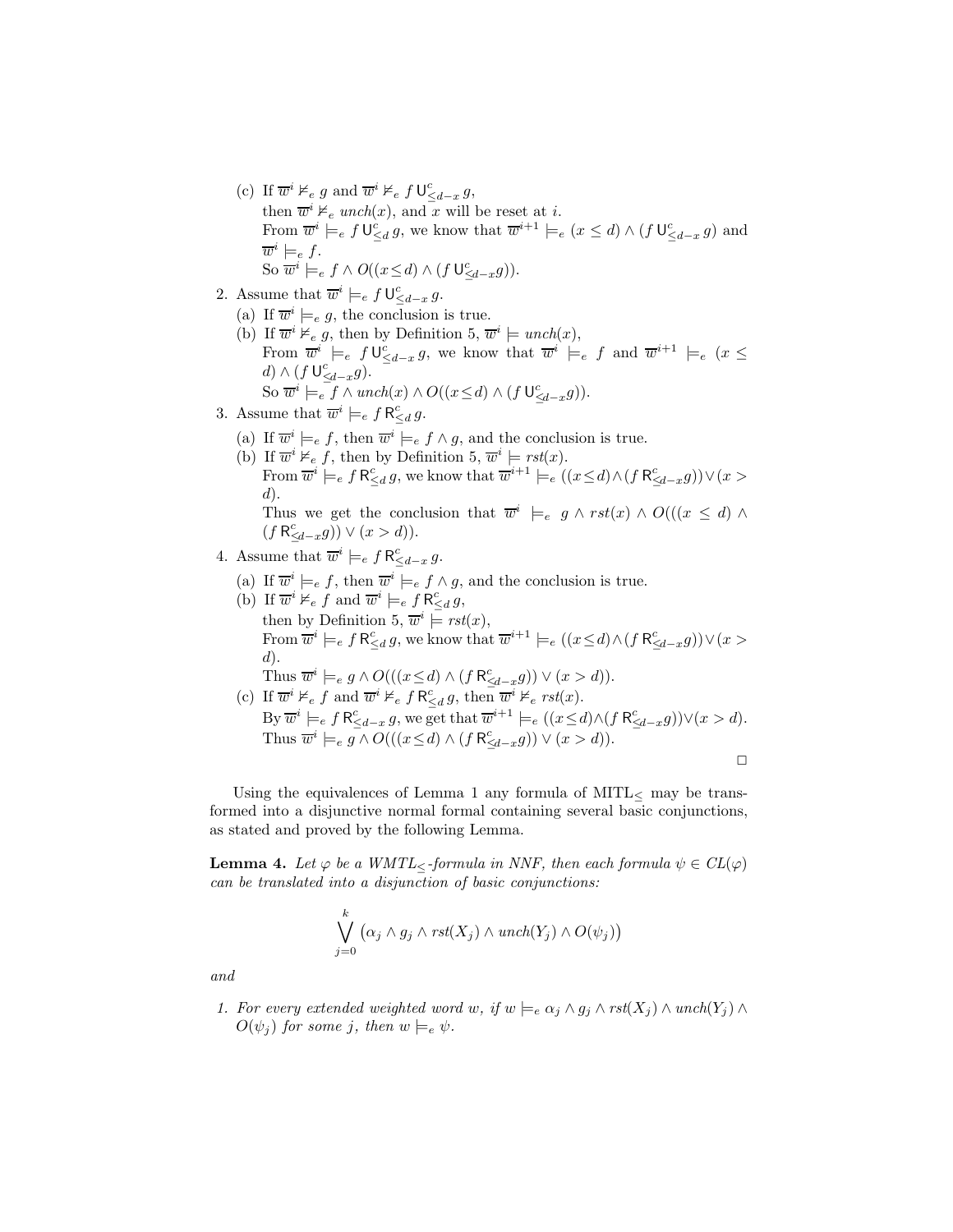*2. For every weighted word* w, if  $\overline{w} \models_e \psi$ , then there exists j such that  $\overline{w} \models_e$  $\alpha_j \wedge g_j \wedge \text{rst}(X_j) \wedge \text{unch}(Y_j) \wedge O(\psi_j).$ 

*Proof*

- 1. Define Length $(\psi)$  for  $\psi \in CL(\varphi)$  as follows.
	- (a) Length(p)=Length( $\neg p$ )=Length( $x \le d$ )=Length( $x > d$ )=Length( $O\phi$ )=1;
	- (b) Length $(\phi_1 \vee \phi_2)$ =Length $(\phi_1 \wedge \phi_2)$  = Length $(\phi_1 \vee \phi_2)$ = Length $(\phi_1 \mathsf{R}_{\leq d}^c \phi_2)$  = Length $(\phi_1 \mathsf{U}_{\leq d-x}^c \phi_2)$  = Length $(\phi_1 \mathsf{R}_{\leq d-x}^c \phi_2)$  $=$  Length $(\phi_1)$  + Length $(\phi_2)$  + 1.
- 2. By induction on Length $(\psi)$  for  $\psi \in CL(\varphi)$ .

 $\Box$ 

Now let us recall the Main Theorem 1.

**Theorem 1.** *Let*  $\varphi$  *be a WMTL*<*-formula over the propositions* P *and the clocks* C and is in NNF. Let the MWTA  $A_{\varphi} = (L, \ell_0, \ell_a, C_M, E, m)$  over the clocks C and the actions  $A = 2^P$  be defined as follows:

- $\mathcal{L} = \{ \{\phi\} \mid \phi \in CL(\varphi) \}$  *is a finite set of locations, and*  $\ell_0 = \{\varphi\}$  *is the initial location;*
- $-\ell_a = \{true\}$  *is the accepting location;*
- $-C_M = X_\varphi$  *is the set of all local clocks for*  $\varphi$ *;*
- $({f_1}, a, g, \lambda, {f_2}) \in E$  *iff*  $\alpha \wedge g \wedge \text{rst}(X) \wedge \text{unch}(Y) \wedge O(f_2)$  *is a basic conjunction of*  $f_1$  *and that a satisfies*  $\alpha$ *, and for each*  $x \in X_\varphi$  *of*  $\bigcup_{z \in \mathcal{I}} f(y)$ ,  $x \in \lambda$ *iff*  $x \notin Y$ *, and for each*  $x \in X_{\varphi}$  *of*  $\mathsf{R}_{\leq}$ *-type,*  $x \in \lambda$  *iff*  $x \in X$ *;*
- $-$  *m is defined by*  $m(x_{\phi_1 \mathsf{U}^c_{\leq d} \phi_2}) = c$  *and*  $m(x_{\phi_1 \mathsf{R}^c_{\leq d} \phi_2}) = c$ *.*

*Then*  $L(\varphi) = L(A_{\varphi})$ *.* 

*Proof*

 $L(A_\varphi) \subseteq L(\varphi)$ . Let  $w = (a_0, v_0)(a_1, v_1)(a_2, v_2) \dots$  be a weighted word in  $\mathcal{L}(A_\varphi)$ , then there are  $\psi_0, \psi_1, \psi_2, \dots, \psi_n \in CL(\varphi)$  and clock valuations

 $\nu_0, \nu_1, \nu_2, \ldots, \nu_n$  such that  $\psi_0 = \varphi, \psi_n = \text{true}, \psi_i \xrightarrow{a_i, g_i, r_i} \psi_{i+1}$  is a transition of  $A_{\varphi}$ , and  $\alpha_i \wedge g_i \wedge \text{rst}(X_i) \wedge \text{unch}(Y_i) \wedge O(\psi_{i+1})$  is a basic conjunction of  $\psi_i, a_i \models \alpha_i, \nu_i \models g_i$  and for each  $x \in X_{\varphi}$ : if  $x \in r_i$  then  $\nu_{i+1} = \nu_{i+1}(m(x))$  –  $v_i(m(x))$  else  $\nu_{i+1} = \nu_i + v_{i+1}(m(x)) - v_i(m(x)).$ Then we get an extended weighted word

 $\omega = (a_0, v_0, \nu_0)(a_1, v_1, \nu_1)(a_2, v_2, \nu_2)\ldots$ 

Now we prove by induction in  $n - i$ , that for all  $i \leq n$ :  $\omega^i \models \psi_i$ .

- (a) If  $i = n$ , then  $\psi_n = true$  and  $\omega^n \models \psi_n$ .
- (b) Assume  $\omega^i \models \psi_i$  is true for all  $i \geq k+1$ , now we show that  $\omega^k \models \psi_k$ is true.

From  $\psi_k \xrightarrow{a_k,g_k,r_k} \psi_{k+1}$ , we know that  $\omega^k \models \alpha_k \land g_k \land rst(X_k) \land unch(Y_k) \land$  $O(\psi_{k+1}),$  so from Lemma 4,  $\omega^k \models \psi_k$ .